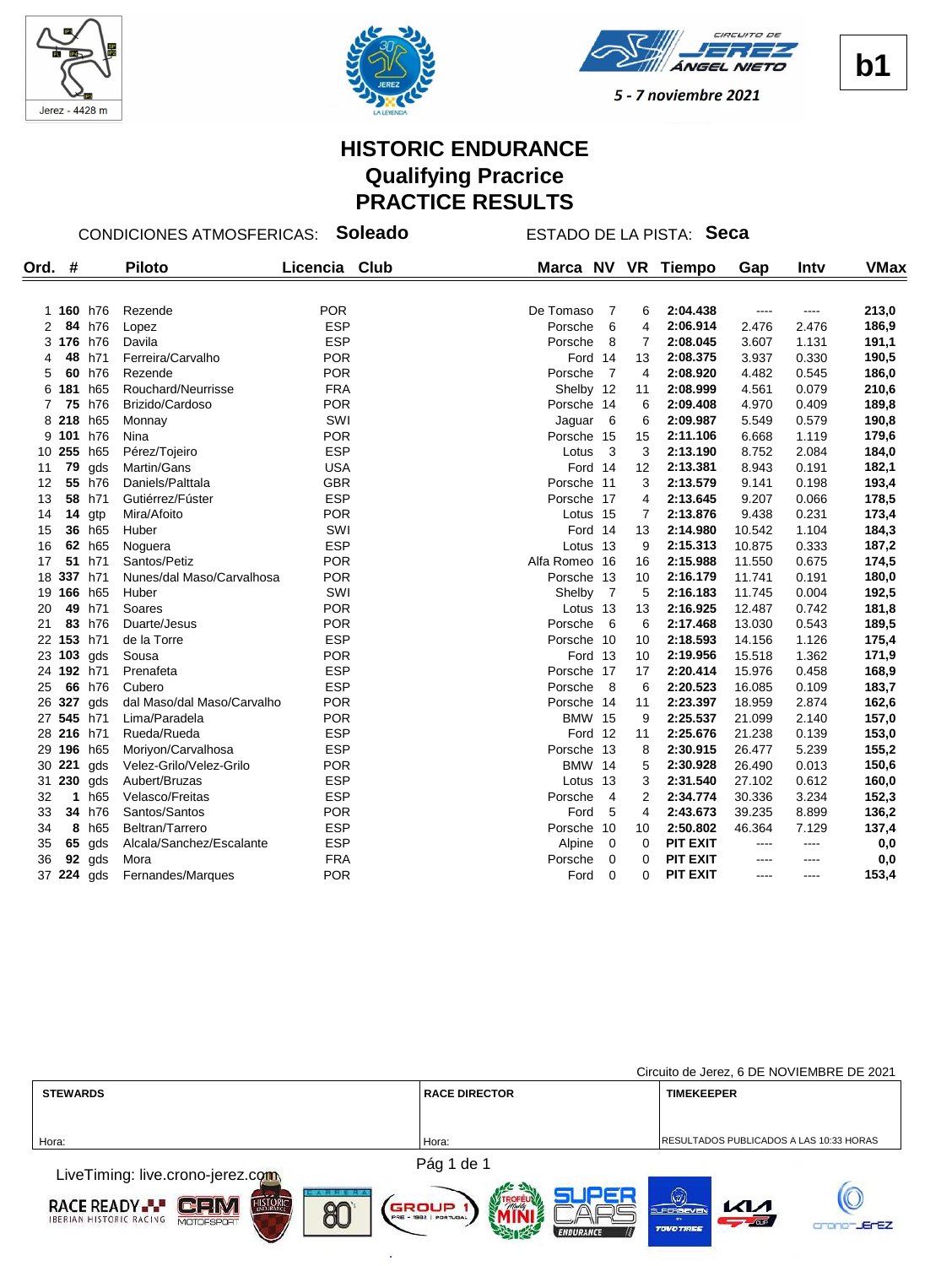





# **LAP BY LAP Qualifying Practice HISTORIC ENDURANCE**

| <b>Vuelta</b>  | 1         | 8         | 14        | 34        | 36        | 48        | 49          | 51        | 55        | 58        | 60        | 62          |
|----------------|-----------|-----------|-----------|-----------|-----------|-----------|-------------|-----------|-----------|-----------|-----------|-------------|
| 1              | PIT EXIT  | 3:11.774  | 2:47.201  | 6:25.558  | 2:36.106  | 2:26.617  | 3:13.851    | 2:52.341  | 2:26.862  | 2:37.668  | 2:35.084  | 2:39.936    |
| $\mathbf 2$    | 2:34.774* | 2:55.874  | 2:22.975  | PIT EXIT  | 2:20.440  | 2:09.941  | 2:32.615    | 2:22.003  | 2:15.724  | 2:17.149  | 2:13.638  | 2:21.673    |
| 3              | PIT EXIT  | 2:51.166  | 2:23.970  | 2:48.444  | PIT EXIT  | 2:09.412  | PIT EXIT    | 2:18.557  | 2:13.579* | 2:17.612  | 2:23.994  | 2:16.721    |
| 4              | 2:40.292  | PIT EXIT  | PIT EXIT  | 2:43.673* | PIT EXIT  | PIT EXIT  | 2:34.082    | PIT EXIT  | PIT EXIT  | 2:13.645* | 2:08.920* | 2:17.167    |
| 5              |           | 2:59.716  | PIT EXIT  | 7:44.178  | 2:27.314  | 2:29.121  | 2:21.024    | 2:33.472  | 2:21.522  | PIT EXIT  | PIT EXIT  | PIT EXIT    |
| 6              |           | 2:52.394  | 2:21.427  |           | 2:15.626  | 2:14.318  | 2:22.028    | 2:17.216  | 2:15.805  | 2:36.481  | 2:14.684  | 2:26.846    |
| 7              |           | PIT EXIT  | 2:13.876* |           | 2:19.915  | 2:18.735  | 2:19.474    | 2:17.092  | 2:16.204  | 2:18.944  | 2:18.687  | 2:17.714    |
| 8              |           | 2:56.097  | 2:17.018  |           | 2:16.558  | 2:15.943  | 2:20.648    | 2:20.554  | 2:19.845  | 2:23.491  |           | 2:17.777    |
| 9              |           | 2:52.809  | 2:14.742  |           | 2:17.176  | PIT EXIT  | 2:20.250    | 2:19.636  | 2:21.993  | 2:22.055  |           | 2:15.313*   |
| 10             |           | 2:50.802* | 2:18.561  |           | PIT EXIT  | 2:22.498  | 2:21.369    | PIT EXIT  | PIT EXIT  | 2:19.828  |           | PIT EXIT    |
| 11             |           |           | PIT EXIT  |           | 2:24.031  | 2:44.802  | PIT EXIT    | 2:27.098  | 2:23.314  | 2:21.840  |           | 2:28.366    |
| 12             |           |           | 2:37.344  |           | 2:15.352  | 2:15.593  | 2:35.300    | 2:17.247  |           | 2:20.255  |           | 2:16.422    |
| 13             |           |           | PIT EXIT  |           | 2:14.980* | 2:08.375* | $2:16.925*$ | 2:26.179  |           | 2:18.781  |           | 2:17.448    |
| 14             |           |           | 2:34.380  |           | 2:40.989  | 2:08.494  |             | 2:25.716  |           | 2:42.864  |           |             |
| 15             |           |           | 2:24.584  |           |           |           |             | 2:16.934  |           | 2:48.376  |           |             |
| 16             |           |           |           |           |           |           |             | 2:15.988* |           | 2:18.731  |           |             |
| 17             |           |           |           |           |           |           |             |           |           | 2:17.092  |           |             |
|                |           |           |           |           |           |           |             |           |           |           |           |             |
| <b>Vuelta</b>  | 65        | 66        | 75        | 79        | 83        | 84        | 92          | 101       | 103       | 153       | 160       | 166         |
| 1              |           | 2:44.756  | PIT EXIT  | 2:33.176  | 2:30.474  | 2:29.977  |             | 2:39.266  | 2:49.461  | 2:51.050  | 2:39.114  | 2:46.690    |
| $\overline{2}$ |           | 2:22.872  | 2:23.392  | 2:19.135  | 2:21.330  | 2:17.067  |             | 2:32.321  | 2:28.639  | 2:34.345  | 2:12.439  | 2:22.706    |
| 3              |           | PIT EXIT  | PIT EXIT  | 2:14.284  | 2:18.798  | 2:08.737  |             | 2:21.795  | PIT EXIT  | 2:22.920  | 2:07.241  | PIT EXIT    |
| 4              |           | PIT EXIT  | 2:35.251  | 2:13.429  | PIT EXIT  | 2:06.914* |             | PIT EXIT  | 2:36.027  | PIT EXIT  | PIT EXIT  | 2:31.514    |
| 5              |           | 2:26.404  | 2:11.949  | PIT EXIT  | 2:22.813  | PIT EXIT  |             | 2:23.623  | 2:21.935  | 2:48.854  | 2:16.722  | $2:16.183*$ |
| 6              |           | 2:20.523* | 2:09.408* | 2:26.314  | 2:17.468* | 2:22.444  |             | 2:15.143  | 2:22.529  | 2:21.854  | 2:04.438* | 2:17.415    |
| $\overline{7}$ |           | 2:22.317  | PIT EXIT  | 2:20.047  |           |           |             | 2:13.854  | 2:20.527  | 2:35.017  | 2:05.692  | 2:21.416    |
| 8              |           | 2:25.080  | 2:30.118  | 2:15.566  |           |           |             | 2:54.471  | 2:21.352  | 2:25.086  |           |             |
| 9              |           |           | 2:09.696  | 2:16.042  |           |           |             | 2:39.412  | 2:36.137  | 2:20.594  |           |             |
| <u>10</u>      |           |           | PIT EXIT  | 2:16.138  |           |           |             | PIT EXIT  | 2:19.956* | 2:18.593* |           |             |
| 11             |           |           | 2:49.223  | 2:15.129  |           |           |             | 2:29.597  | 2:21.280  |           |           |             |
|                |           |           |           |           |           |           |             |           |           |           |           |             |
| 12             |           |           | 2:46.936  | 2:13.381* |           |           |             | 2:12.207  | 2:27.852  |           |           |             |
| 13             |           |           | 2:16.180  | 2:18.957  |           |           |             | 2:31.884  | 2:48.373  |           |           |             |
| 14             |           |           | 2:14.720  | 2:13.843  |           |           |             | 2:42.618  |           |           |           |             |
| 15             |           |           |           |           |           |           |             | 2:11.106* |           |           |           |             |

| Vuelta | 176       | 181      | 192      | 196       | 216      | 218       | 221       | 224 | 230         | 255         | 327      | 337         |
|--------|-----------|----------|----------|-----------|----------|-----------|-----------|-----|-------------|-------------|----------|-------------|
|        | 2:31.215  | 2:29.585 | 2:41.390 | 2:56.656  | 2:41.941 | 2:29.773  | 4:59.978  |     | 2:45.003    | PIT EXIT    | 3:20.648 | 3:03.912    |
| 2      | 2:27.783  | 2:20.176 | 2:25.160 | 2:38.399  | 2:27.177 | 2:27.269  | 2:31.360  |     | 2:34.259    | 2:25.040    | 2:31.475 | 2:37.129    |
| 3      | 2:13.372  | 2:13.764 | 2:23.749 | PIT EXIT  | 2:26.169 | 2:11.391  | PIT EXIT  |     | $2:31.540*$ | $2:13.190*$ | 2:24.929 | 2:21.037    |
| 4      | 2:09.985  | PIT EXIT | PIT EXIT | 2:52.117  | PIT EXIT | 2:14.277  | 2:35.021  |     | PIT EXIT    |             | PIT EXIT | PIT EXIT    |
| 5      | PIT EXIT  | 2:17.526 | 2:29.853 | 2:31.700  | 2:35.017 | 2:11.960  | 2:30.928* |     | PIT EXIT    |             | 2:51.541 | 2:28.174    |
| 6      | 2:16.758  | 2:13.129 | 2:22.635 | 2:34.692  | 2:30.868 | 2:09.987* | 2:34.600  |     | 2:46.105    |             | 2:36.912 | 2:16.187    |
|        | 2:08.045* | 2:11.515 | 2:22.919 | 2:32.492  | 2:29.158 |           | 2:35.455  |     | 2:36.867    |             | 2:28.556 | 2:18.078    |
| 8      | 2:35.781  | 2:10.096 | 2:23.761 | 2:30.915* | 2:29.529 |           | PIT EXIT  |     | 2:36.021    |             | 2:26.708 | 2:22.175    |
| 9      |           | PIT EXIT | 2:21.626 | 2:33.406  | 2:27.149 |           | 2:43.049  |     | 2:36.265    |             | 2:26.908 | 2:19.246    |
| 10     |           | 2:24.737 | 2:21.842 | 2:33.470  | 2:28.271 |           | 2:34.935  |     | 2:36.220    |             | 2:25.947 | $2:16.179*$ |

LiveTiming: live.crono-jerez.com











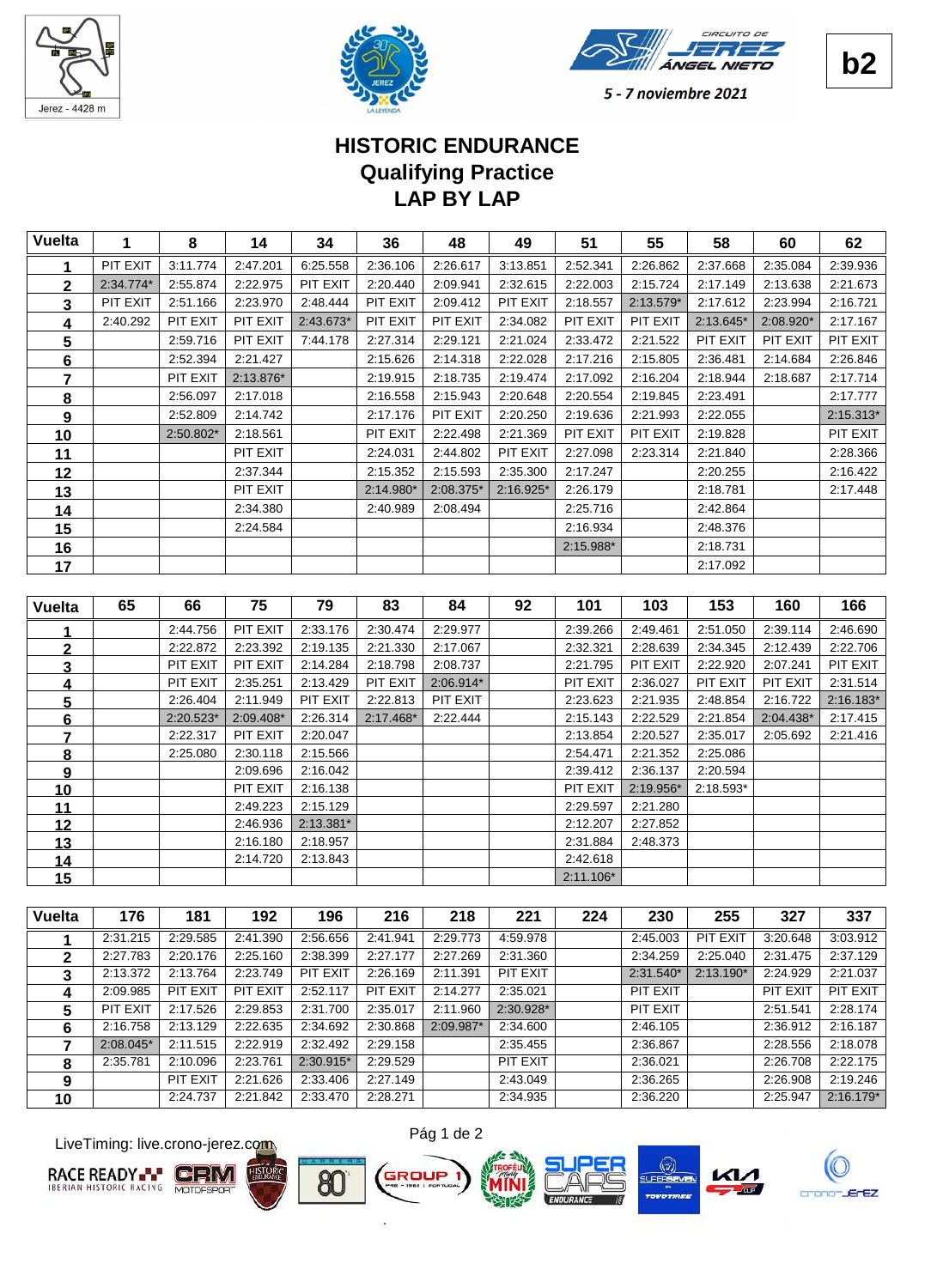





# **LAP BY LAP Qualifying Practice HISTORIC ENDURANCE**

| <b>Vuelta</b> | 176       | 181       | 192         | 196      | 216       | 218 | 221      | 224 | 230      | 255 | 327       | 337      |
|---------------|-----------|-----------|-------------|----------|-----------|-----|----------|-----|----------|-----|-----------|----------|
| 11            |           | 2:08.999* | 2:21.933    | PIT EXIT | 2:25.676* |     | 2:36.372 |     | 2:49.897 |     | 2:23.397* | 2:37.781 |
| 12            |           | 2:10.494  | 2:21.848    | 2:39.619 | 2:27.178  |     | 2:45.177 |     | 2:54.451 |     | 2:29.637  | 2:23.717 |
| 13            |           |           | 2:23.742    | 2:31.290 |           |     | 2:35.568 |     | 2:35.154 |     | 2:48.052  | 2:18.998 |
| 14            |           |           | 2:20.915    |          |           |     | 2:34.145 |     |          |     | 2:51.278  |          |
| 15            |           |           | 2:42.559    |          |           |     |          |     |          |     |           |          |
| 16            |           |           | 2:20.847    |          |           |     |          |     |          |     |           |          |
| 17            |           |           | $2:20.414*$ |          |           |     |          |     |          |     |           |          |
|               |           |           |             |          |           |     |          |     |          |     |           |          |
| <b>Vuelta</b> | 545       |           |             |          |           |     |          |     |          |     |           |          |
|               | 2:52.039  |           |             |          |           |     |          |     |          |     |           |          |
| $\mathbf{2}$  | 2:27.266  |           |             |          |           |     |          |     |          |     |           |          |
| 3             | 2:27.495  |           |             |          |           |     |          |     |          |     |           |          |
| 4             | PIT EXIT  |           |             |          |           |     |          |     |          |     |           |          |
| 5             | 2:31.508  |           |             |          |           |     |          |     |          |     |           |          |
| 6             | 2:26.018  |           |             |          |           |     |          |     |          |     |           |          |
| 7             | 2:26.280  |           |             |          |           |     |          |     |          |     |           |          |
| 8             | 2:28.922  |           |             |          |           |     |          |     |          |     |           |          |
| 9             | 2:25.537* |           |             |          |           |     |          |     |          |     |           |          |
| 10            | 2:32.190  |           |             |          |           |     |          |     |          |     |           |          |
| 11            | PIT EXIT  |           |             |          |           |     |          |     |          |     |           |          |
| 12            | 2:49.584  |           |             |          |           |     |          |     |          |     |           |          |
| 13            | 2:37.330  |           |             |          |           |     |          |     |          |     |           |          |
| 14            | 2:33.012  |           |             |          |           |     |          |     |          |     |           |          |
| 15            | 2:31.648  |           |             |          |           |     |          |     |          |     |           |          |

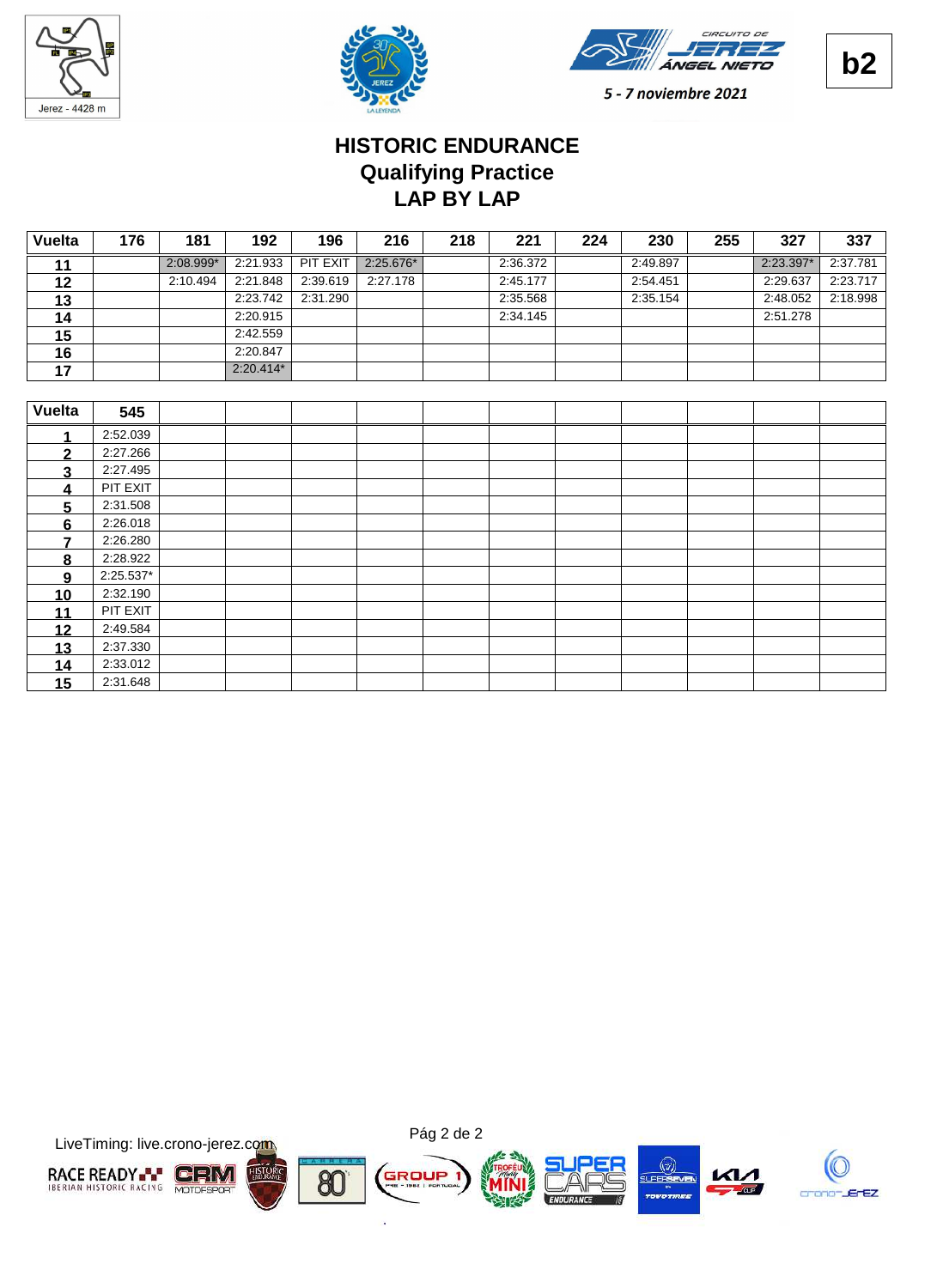





## **HISTORIC ENDURANCE Qualifying Practice ANALYSIS**

|                         | Número                             | 1                                   | 8                                      | 14                                     | 34                                 | 36                                     | 48                                     | 49                                  |
|-------------------------|------------------------------------|-------------------------------------|----------------------------------------|----------------------------------------|------------------------------------|----------------------------------------|----------------------------------------|-------------------------------------|
| Vta                     |                                    | Sector Vuelta                       | Sector Vuelta                          | Sector Vuelta                          | Sector Vuelta                      | Sector Vuelta                          | Sector Vuelta                          | Sector Vuelta                       |
|                         |                                    |                                     |                                        |                                        |                                    |                                        |                                        |                                     |
|                         | IP <sub>1</sub>                    |                                     | 1:16.48 1:16.480                       | 1:08.96 1:08.965                       | 4:38.45 4:38.459                   | 1:05.68 1:05.687                       | 1:02.10 1:02.103                       | 1:26.67 1:26.678                    |
| $\mathbf 1$             | IP <sub>2</sub>                    |                                     | 54.039 2:10.519                        | 47.328<br>1:56.293                     | 5:28.995<br>50.536                 | 44.442 1:50.129                        | 40.941 1:43.044                        | 49.924 2:16.602                     |
|                         | FL                                 | 15:18.6 PIT EXIT                    | 1:01.25 3:11.774                       | 50.908 2:47.201                        | 56.563 6:25.558                    | 45.977 2:36.106                        | 43.573 2:26.617                        | 57.249 3:13.851                     |
|                         | IP <sub>1</sub>                    | 1:01.43 1:01.439                    | 1:06.35 1:06.353                       | 55.431<br>55.431                       | 1:01.22<br>1:01.221                | 54.899<br>54.899                       | 48.766<br>48.766                       | 1:00.14 1:00.147                    |
| $\overline{2}$          | IP <sub>2</sub>                    | 42.036 1:43.475                     | 50.357 1:56.710                        | 39.778<br>1:35.209                     | 57.762<br>1:58.983                 | 39.765<br>1:34.664                     | 35.889<br>1:24.655                     | 43.879 1:44.026                     |
|                         | FL                                 | 51.299 2:34.774                     | 59.164 2:55.874                        | 47.766 2:22.975                        | 3:55.91 PIT EXIT                   | 45.776 2:20.440                        | 45.286 2:09.941                        | 48.589 2:32.615                     |
|                         | IP <sub>1</sub><br>IP <sub>2</sub> | 56.083<br>56.083<br>46.898 1:42.981 | 1:05.09<br>1:05.095<br>48.755 1:53.850 | 55.094<br>55.094<br>1:35.738<br>40.644 | 1:08.52<br>1:08.528                | 52.772<br>52.772<br>41.861<br>1:34.633 | 49.278<br>49.278<br>37.001<br>1:26.279 | 55.318<br>55.318<br>42.689 1:38.007 |
| $\mathbf{3}$            | FL                                 | 3:55.94 PIT EXIT                    | 57.316 2:51.166                        | 48.232 2:23.970                        | 45.157 1:53.685<br>54.759 2:48.444 | 1:57.04 PIT EXIT                       | 43.133 2:09.412                        | 4:07.27 PIT EXIT                    |
|                         | IP <sub>1</sub>                    | 1:05.98 1:05.983                    | 1:06.93<br>1:06.935                    | 57.302<br>57.302                       | 1:01.67<br>1:01.677                | 58.209<br>58.209                       | 49.014<br>49.014                       | 1:05.52 1:05.523                    |
|                         | IP <sub>2</sub>                    | 42.497 1:48.480                     | 49.606 1:56.541                        | 42.959 1:40.261                        | 1:47.949<br>46.272                 | 40.259 1:38.468                        | 36.713 1:25.727                        | 41.035 1:46.558                     |
| 4                       | FL                                 | 51.812 2:40.292                     | 4:00.79 PIT EXIT                       | 4:04.67 PIT EXIT                       | 55.724 2:43.673                    | 3:29.88 PIT EXIT                       | 7:02.12 PIT EXIT                       | 47.524 2:34.082                     |
|                         | IP <sub>1</sub>                    |                                     | 1:11.15 1:11.152                       | 1:02.83 1:02.837                       | 6:13.235<br>6:13.23                | 1:01.58<br>1:01.585                    | 1:03.99 1:03.994                       | 53.693<br>53.693                    |
|                         | IP <sub>2</sub>                    |                                     | 49.785 2:00.937                        | 40.701 1:43.538                        | 41.722<br>6:54.957                 | 40.312 1:41.897                        | 39.096 1:43.090                        | 39.942 1:33.635                     |
| $\overline{\mathbf{5}}$ | FL                                 |                                     | 58.779 2:59.716                        | 2:13.52 PIT EXIT                       | 49.221<br>7:44.178                 | 45.417 2:27.314                        | 46.031 2:29.121                        | 47.389 2:21.024                     |
|                         | IP1                                |                                     | 1:05.91 1:05.919                       | 57.150<br>57.150                       | 1:16.02 1:16.021                   | 51.237<br>51.237                       | 51.303<br>51.303                       | 55.343<br>55.343                    |
|                         | IP <sub>2</sub>                    |                                     | 48.177 1:54.096                        | 37.886 1:35.036                        | 54.637 2:10.658                    | 39.471<br>1:30.708                     | 38.334<br>1:29.637                     | 40.597 1:35.940                     |
| $6\phantom{1}6$         | <b>FL</b>                          |                                     | 58.298 2:52.394                        | 46.391<br>2:21.427                     |                                    | 44.918 2:15.626                        | 44.681<br>2:14.318                     | 46.088 2:22.028                     |
|                         | IP1                                |                                     | 1:05.37 1:05.377                       | 51.147<br>51.147                       |                                    | 54.699<br>54.699                       | 51.155<br>51.155                       | 53.681<br>$\overline{53.681}$       |
|                         | IP <sub>2</sub>                    |                                     | 49.230 1:54.607                        | 37.333<br>1:28.480                     |                                    | 1:34.115<br>39.416                     | 38.867 1:30.022                        | 39.686 1:33.367                     |
| $\overline{\mathbf{7}}$ | FL                                 |                                     | 2:22.41 PIT EXIT                       | 2:13.876<br>45.396                     |                                    | 45.800 2:19.915                        | 48.713 2:18.735                        | 46.107 2:19.474                     |
|                         | IP1                                |                                     | 1:08.27 1:08.272                       | 52.982<br>52.982                       |                                    | 51.313<br>51.313                       | 51.392<br>51.392                       | 53.321<br>53.321                    |
| 8                       | IP <sub>2</sub>                    |                                     | 49.807 1:58.079                        | 38.200 1:31.182                        |                                    | 39.452 1:30.765                        | 38.765 1:30.157                        | 39.832 1:33.153                     |
|                         | <b>FL</b>                          |                                     | 58.018 2:56.097                        | 45.836 2:17.018                        |                                    | 45.793 2:16.558                        | 45.786 2:15.943                        | 47.495 2:20.648                     |
|                         | IP <sub>1</sub>                    |                                     | 1:05.790<br>1:05.79                    | 51.609<br>51.609                       |                                    | 51.899<br>51.899                       | 51.350<br>51.350                       | 54.792<br>54.792                    |
| 9                       | IP <sub>2</sub>                    |                                     | 48.875 1:54.665                        | 37.974 1:29.583                        |                                    | 39.369<br>1:31.268                     | 38.973 1:30.323                        | 39.870 1:34.662                     |
|                         | FL                                 |                                     | 58.144 2:52.809<br>1:04.996            | 45.159 2:14.742<br>53.972<br>53.972    |                                    | 45.908 2:17.176                        | 6:12.23 PIT EXIT<br>56.894<br>56.894   | 45.588 2:20.250<br>54.415           |
|                         | IP <sub>1</sub><br>IP <sub>2</sub> |                                     | 1:04.99<br>48.893 1:53.889             | 39.248 1:33.220                        |                                    | 53.252<br>53.252<br>39.026 1:32.278    | 36.950 1:33.844                        | 54.415<br>40.655 1:35.070           |
| 10                      | <b>FL</b>                          |                                     | 56.913 2:50.802                        | 45.341<br>2:18.561                     |                                    | 1:38.56 PIT EXIT                       | 48.654 2:22.498                        | 46.299 2:21.369                     |
|                         | IP <sub>1</sub>                    |                                     | 1:04.72 1:04.729                       | 51.160<br>51.160                       |                                    | 58.609<br>58.609                       | 1:02.65<br>1:02.658                    | 56.796<br>56.796                    |
|                         | IP <sub>2</sub>                    |                                     | 49.233 1:53.962                        | 37.413 1:28.573                        |                                    | 39.580<br>1:38.189                     | 46.796<br>1:49.454                     | 44.195 1:40.991                     |
| 11                      | <b>FL</b>                          |                                     |                                        | 1:59.36 PIT EXIT                       |                                    | 45.842 2:24.031                        | 55.348 2:44.802                        | 7:06.34 PIT EXIT                    |
|                         | IP1                                |                                     |                                        | 1:02.355<br>1:02.35                    |                                    | 51.144<br>51.144                       | 55.581<br>55.581                       | 1:06.85 1:06.858                    |
|                         | IP <sub>2</sub>                    |                                     |                                        | 43.688 1:46.043                        |                                    | 38.977 1:30.121                        | 36.978 1:32.559                        | 40.937 1:47.795                     |
| 12                      | <b>FL</b>                          |                                     |                                        | 51.301 2:37.344                        |                                    | 2:15.352<br>45.231                     | 43.034 2:15.593                        | 47.505 2:35.300                     |
|                         | IP1                                |                                     |                                        | 58.918<br>58.918                       |                                    | 51.230<br>51.230                       | 49.090<br>49.090                       | 53.035<br>53.035                    |
|                         | IP <sub>2</sub>                    |                                     |                                        | 47.354 1:46.272                        |                                    | 38.910<br>1:30.140                     | 35.936<br>1:25.026                     | 39.036 1:32.071                     |
| $ 13\rangle$            | <b>FL</b>                          |                                     |                                        | 1:41.69 PIT EXIT                       |                                    | 44.840<br>2:14.980                     | 43.349<br>2:08.375                     | 2:16.925<br>44.854                  |
|                         | IP1                                |                                     |                                        | 1:04.69 1:04.699                       |                                    | 51.761<br>51.761                       | 48.152<br>48.152                       |                                     |
| 14                      | IP <sub>2</sub>                    |                                     |                                        | 41.298 1:45.997                        |                                    | 48.475 1:40.236                        | 37.507 1:25.659                        |                                     |
|                         | FL,                                |                                     |                                        | 48.384 2:34.380                        |                                    | 1:00.75 2:40.989                       | 42.835 2:08.494                        |                                     |
|                         | IP1<br>IP <sub>2</sub>             |                                     |                                        | 55.458<br>55.458<br>41.039 1:36.497    |                                    | 1:13.81 1:13.817<br>56.482 2:10.299    |                                        |                                     |
| 15                      | <b>FL</b>                          |                                     |                                        | 48.087 2:24.584                        |                                    |                                        |                                        |                                     |
|                         | IP1                                |                                     |                                        |                                        |                                    |                                        |                                        |                                     |
|                         | IP <sub>2</sub>                    |                                     |                                        |                                        |                                    |                                        |                                        |                                     |
| 16                      | <b>FL</b>                          |                                     |                                        |                                        |                                    |                                        |                                        |                                     |
|                         | IP1                                |                                     |                                        |                                        |                                    |                                        |                                        |                                     |
|                         | IP <sub>2</sub>                    |                                     |                                        |                                        |                                    |                                        |                                        |                                     |
| 17                      | <b>FL</b>                          |                                     |                                        |                                        |                                    |                                        |                                        |                                     |

LiveTiming: live.crono-jerez.com





×







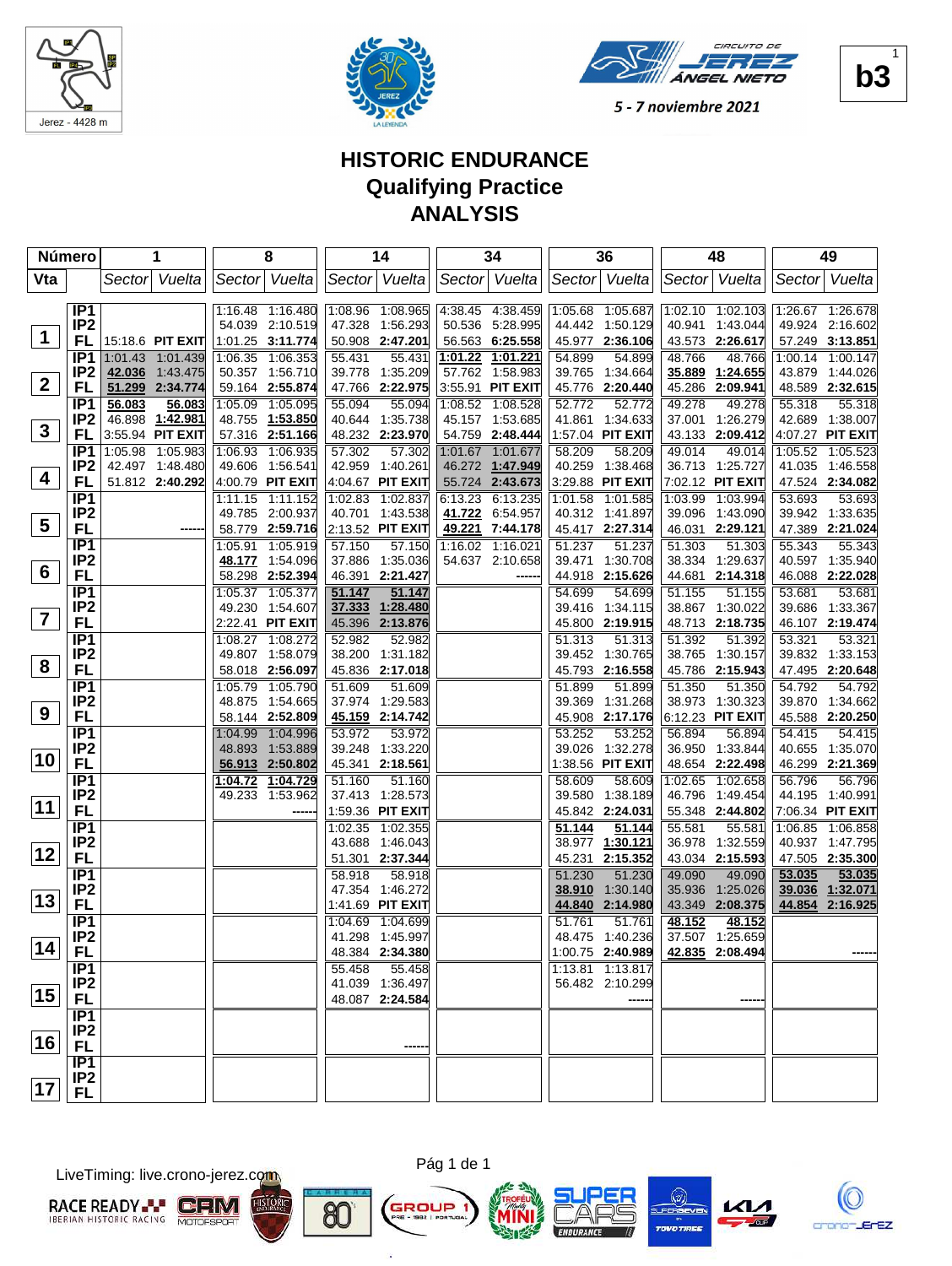





## **HISTORIC ENDURANCE Qualifying Practice ANALYSIS**

|                 | Número                             | 51                                  | 55               | 58                                  | 60                 | 62                                  | 65            | 66                 |
|-----------------|------------------------------------|-------------------------------------|------------------|-------------------------------------|--------------------|-------------------------------------|---------------|--------------------|
| Vta             |                                    | Sector Vuelta                       | Sector Vuelta    | Sector Vuelta                       | Sector Vuelta      | Sector Vuelta                       | Sector Vuelta | Sector Vuelta      |
|                 |                                    |                                     |                  |                                     |                    |                                     |               |                    |
|                 | IP1                                | 1:15.38 1:15.387                    | 59.184<br>59.184 | 1:04.66 1:04.662                    | 1:07.00 1:07.008   | 1:06.85 1:06.858                    |               | 1:09.21 1:09.217   |
| $\mathbf 1$     | IP <sub>2</sub>                    | 44.622 2:00.009                     | 40.905 1:40.089  | 44.074 1:48.736                     | 40.641 1:47.649    | 44.431 1:51.289                     |               | 45.965 1:55.182    |
|                 | FL                                 | 52.332 2:52.341                     | 46.773 2:26.862  | 48.932 2:37.668                     | 47.435 2:35.084    | 48.647 2:39.936                     |               | 49.574 2:44.756    |
|                 | IP <sub>1</sub>                    | 54.993<br>54.993                    | 51.390<br>51.390 | 52.292<br>52.292                    | 50.364<br>50.364   | 54.862<br>54.862                    |               | 54.593<br>54.593   |
| $\mathbf{2}$    | IP <sub>2</sub>                    | 40.264 1:35.257                     | 38.923 1:30.313  | 39.038 1:31.330                     | 37.587 1:27.951    | 40.161<br>1:35.023                  |               | 40.258 1:34.851    |
|                 | FL                                 | 46.746 2:22.003                     | 45.411 2:15.724  | 45.819 2:17.149                     | 45.687<br>2:13.638 | 46.650 2:21.673                     |               | 48.021 2:22.872    |
|                 | IP <sub>1</sub>                    | 52.620<br>52.620                    | 50.555<br>50.555 | 53.645<br>53.645                    | 56.234<br>56.234   | 52.562<br>52.562                    |               | 54.118<br>54.118   |
| $\mathbf{3}$    | IP <sub>2</sub>                    | 39.213 1:31.833                     | 38.435 1:28.990  | 38.836 1:32.481                     | 40.094<br>1:36.328 | 38.837 1:31.399                     |               | 40.080 1:34.198    |
|                 | FL                                 | 46.724 2:18.557                     | 44.589 2:13.579  | 45.131 2:17.612                     | 2:23.994<br>47.666 | 45.322 2:16.721                     |               | 2:39.52 PIT EXIT   |
|                 | IP <sub>1</sub>                    | 1:03.40 1:03.402                    | 51.141<br>51.141 | 51.599<br>51.599                    | 49.714<br>49.714   | 53.325<br>53.325                    |               |                    |
| 4               | IP <sub>2</sub>                    | 47.436 1:50.838                     | 39.171 1:30.312  | 37.403<br>1:29.002                  | 36.303<br>1:26.017 | 38.433 1:31.758                     |               |                    |
|                 | FL                                 | 3:03.57 PIT EXIT                    | 3:04.95 PIT EXIT | 44.643 2:13.645                     | 42.903 2:08.920    | 45.409 2:17.167                     |               | 3:41.73 PIT EXIT   |
|                 | IP1                                | 1:02.71 1:02.710                    | 56.769<br>56.769 | 1:01.46 1:01.467                    | 54.155<br>54.155   | 59.218<br>59.218                    |               | 58.778<br>58.778   |
| $5\overline{)}$ | IP <sub>2</sub>                    | 41.499 1:44.209                     | 38.730 1:35.499  | 50.690 1:52.157                     | 43.898<br>1:38.053 | 45.952 1:45.170                     |               | 40.076 1:38.854    |
|                 | <b>FL</b>                          | 49.263 2:33.472                     | 46.023 2:21.522  | 4:59.33 PIT EXIT                    | 3:54.11 PIT EXIT   | 4:19.82 PIT EXIT                    |               | 47.550 2:26.404    |
|                 | IP <sub>1</sub>                    | 52.792<br>52.792                    | 52.124<br>52.124 | 1:06.29<br>1:06.294                 | 54.165<br>54.165   | 58.437<br>58.437                    |               | 53.471<br>53.471   |
| $6\phantom{1}$  | IP <sub>2</sub>                    | 38.715 1:31.507                     | 38.324 1:30.448  | 41.952 1:48.246                     | 37.129<br>1:31.294 | 41.148 1:39.585                     |               | 39.903 1:33.374    |
|                 | <b>FL</b>                          | 45.709 2:17.216                     | 45.357 2:15.805  | 48.235 2:36.481                     | 43.390 2:14.684    | 2:26.846<br>47.261                  |               | 47.149 2:20.523    |
|                 | IP <sub>1</sub>                    | 52.451<br>52.451                    | 51.947<br>51.947 | 52.474<br>52.474                    | 48.819<br>48.819   | 53.025<br>53.025                    |               | 54.295<br>54.295   |
| $\overline{7}$  | IP <sub>2</sub>                    | 38.513 1:30.964                     | 39.069 1:31.016  | 40.041 1:32.515                     | 38.133<br>1:26.952 | 38.384 1:31.409                     |               | 40.891<br>1:35.186 |
|                 | FL                                 | 46.128 2:17.092                     | 45.189 2:16.204  | 46.429 2:18.944                     | 51.735 2:18.687    | 46.305 2:17.714                     |               | 47.131 2:22.317    |
|                 | IP <sub>1</sub>                    | 52.024<br>52.024                    | 52.734<br>52.734 | 52.482<br>52.482                    |                    | 51.507<br>51.507                    |               | 54.507<br>54.507   |
| 8               | IP <sub>2</sub>                    | 38.687 1:30.711                     | 40.400 1:33.134  | 40.740 1:33.222                     |                    | 38.472 1:29.979                     |               | 39.906 1:34.413    |
|                 | FL                                 | 49.843 2:20.554                     | 46.711 2:19.845  | 50.269 2:23.491                     |                    | 47.798 2:17.777                     |               | 50.667 2:25.080    |
|                 | IP1                                | 53.929<br>53.929                    | 51.432<br>51.432 | 52.859<br>52.859                    |                    | 51.366<br>51.366                    |               | 55.859<br>55.859   |
| 9               | IP <sub>2</sub>                    | 39.170 1:33.099                     | 39.172 1:30.604  | 40.900 1:33.759                     |                    | 37.959<br>1:29.325                  |               | 46.096 1:41.955    |
|                 | FL                                 | 46.537 2:19.636                     | 51.389 2:21.993  | 48.296 2:22.055                     |                    | 45.988 2:15.313                     |               |                    |
|                 | IP <sub>1</sub>                    | 53.483<br>53.483                    | 53.710<br>53.710 | 53.033<br>53.033                    |                    | 58.819<br>58.819                    |               |                    |
| 10              | IP <sub>2</sub>                    | 40.424 1:33.907                     | 41.133 1:34.843  | 39.957 1:32.990                     |                    | 43.786 1:42.605                     |               |                    |
|                 | <b>FL</b>                          | 2:06.38 PIT EXIT                    | 3:39.91 PIT EXIT | 46.838 2:19.828                     |                    | 1:15.71 PIT EXIT                    |               |                    |
|                 | IP <sub>1</sub>                    | 1:01.19 1:01.192                    | 56.383<br>56.383 | 53.112<br>53.112                    |                    | 1:01.01<br>1:01.016                 |               |                    |
| 11              | IP <sub>2</sub>                    | 39.690 1:40.882                     | 40.749 1:37.132  | 41.372 1:34.484                     |                    | 40.144 1:41.160                     |               |                    |
|                 | <b>FL</b>                          | 46.216 2:27.098                     | 46.182 2:23.314  | 47.356 2:21.840                     |                    | 47.206 2:28.366                     |               |                    |
|                 | IP <sub>1</sub>                    | 51.959<br>51.959                    |                  | 53.509<br>53.509                    |                    | 51.536<br>51.536                    |               |                    |
| 12              | IP <sub>2</sub><br><b>FL</b>       | 38.711 1:30.670<br>46.578 2:17.247  |                  | 40.673 1:34.182                     |                    | 38.751 1:30.287<br>46.135 2:16.422  |               |                    |
|                 |                                    |                                     |                  | 46.073 2:20.255                     |                    |                                     |               |                    |
|                 | IP <sub>1</sub>                    | 52.362<br>52.362<br>38.840 1:31.202 |                  | 52.178<br>52.178<br>39.963 1:32.141 |                    | 52.298<br>52.298<br>38.138 1:30.436 |               |                    |
| 13              | IP <sub>2</sub><br><b>FL</b>       | 54.978 2:26.179                     |                  | 46.640 2:18.781                     |                    | 47.012 2:17.448                     |               |                    |
|                 |                                    |                                     |                  | 53.777                              |                    |                                     |               |                    |
|                 | IP <sub>1</sub><br>IP <sub>2</sub> | 56.780<br>56.780<br>40.434 1:37.214 |                  | 53.777<br>44.552 1:38.329           |                    | 55.020<br>55.020<br>50.399 1:45.419 |               |                    |
| 14              |                                    | 48.502 2:25.716                     |                  |                                     |                    |                                     |               |                    |
|                 | FL<br>IP1                          |                                     |                  | 1:04.53 2:42.864                    |                    |                                     |               |                    |
|                 | IP2                                | 51.983<br>51.983<br>39.317 1:31.300 |                  | 1:04.92 1:04.921<br>54.030 1:58.951 |                    |                                     |               |                    |
| 15              | FL                                 | 45.634 2:16.934                     |                  | 49.425 2:48.376                     |                    |                                     |               |                    |
|                 | IP <sub>1</sub>                    | 51.381<br>51.381                    |                  | 51.995<br>51.995                    |                    |                                     |               |                    |
|                 | IP <sub>2</sub>                    | 38.785 1:30.166                     |                  | 40.040 1:32.035                     |                    |                                     |               |                    |
| 16              | FL                                 | 45.822 2:15.988                     |                  | 46.697 2:18.731                     |                    |                                     |               |                    |
|                 | IP1                                |                                     |                  | 51.987<br>51.987                    |                    |                                     |               |                    |
|                 | IP <sub>2</sub>                    |                                     |                  | 39.396 1:31.383                     |                    |                                     |               |                    |
| 17              | <b>FL</b>                          |                                     |                  | 45.709 2:17.092                     |                    |                                     |               |                    |
|                 |                                    |                                     |                  |                                     |                    |                                     |               |                    |

LiveTiming: live.crono-jerez.com







×







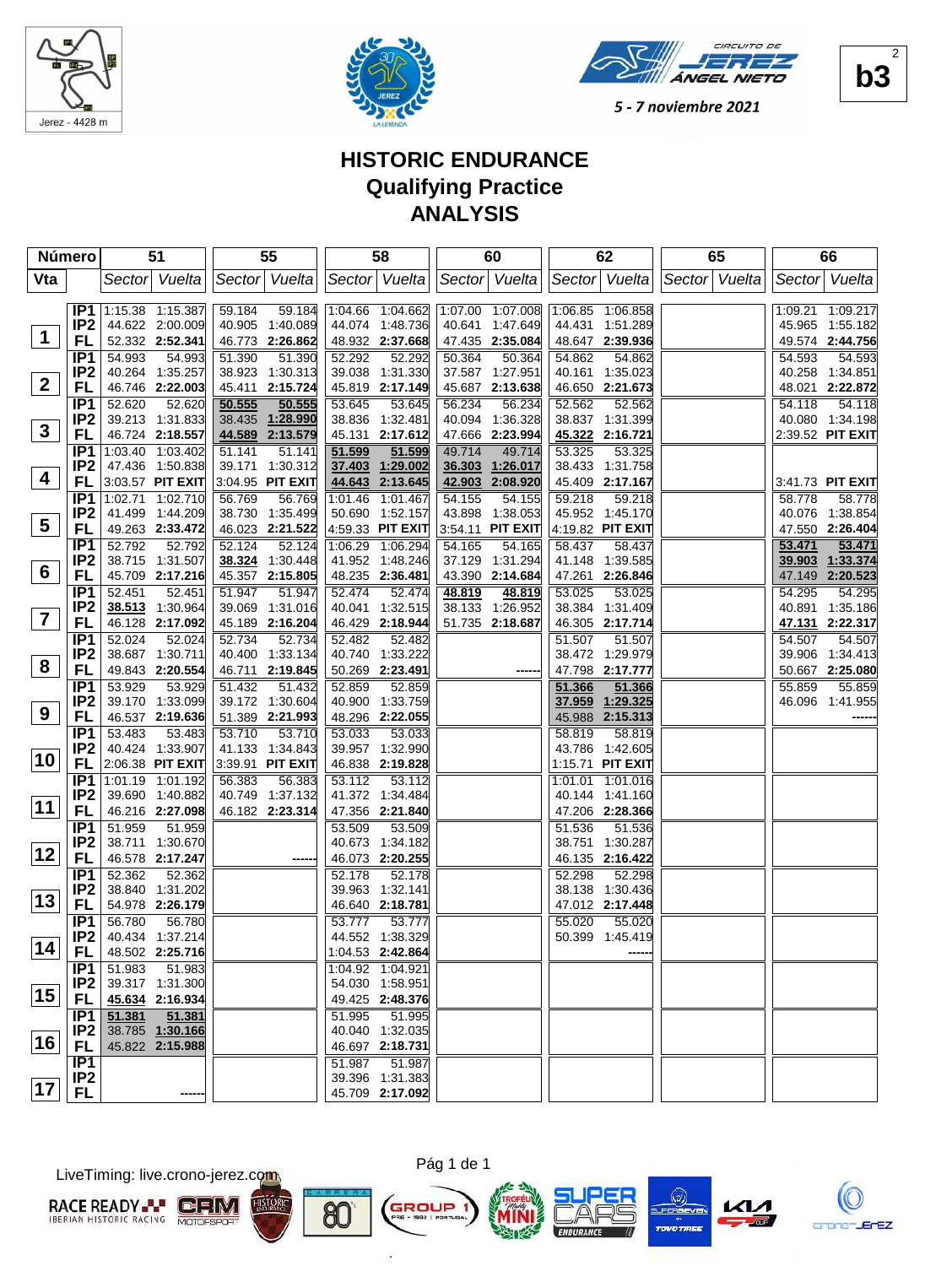





## **HISTORIC ENDURANCE Qualifying Practice ANALYSIS**

|                         | Número                             | 75                                  | 79                                  | 83                                  | 84                                     | 92            | 101                                 | 103                                 |
|-------------------------|------------------------------------|-------------------------------------|-------------------------------------|-------------------------------------|----------------------------------------|---------------|-------------------------------------|-------------------------------------|
| Vta                     |                                    | Sector Vuelta                       | Sector Vuelta                       | Sector Vuelta                       | Sector Vuelta                          | Sector Vuelta | Sector   Vuelta                     | Sector Vuelta                       |
|                         |                                    |                                     |                                     |                                     |                                        |               |                                     |                                     |
|                         | IP <sub>1</sub>                    | 1:16.23 1:16.230                    | 1:06.01 1:06.014                    | 1:01.22 1:01.227                    | 1:03.89 1:03.890                       |               | 1:05.72 1:05.727                    | 1:10.10 1:10.103                    |
|                         | IP <sub>2</sub>                    | 46.109 2:02.339                     | 40.113 1:46.127                     | 40.287 1:41.514                     | 41.551 1:45.441                        |               | 44.089 1:49.816                     | 45.903 1:56.006                     |
| $\mathbf 1$             | FL                                 | 1:27.90 PIT EXIT                    | 47.049 2:33.176                     | 48.960 2:30.474                     | 44.536 2:29.977                        |               | 49.450 2:39.266                     | 53.455 2:49.461                     |
|                         | IP <sub>1</sub>                    | 58.485<br>58.485                    | 54.373<br>54.373                    | 54.472<br>54.472                    | 49.558<br>49.558                       |               | 54.226<br>54.226                    | 58.509<br>58.509                    |
| 2 <sup>2</sup>          | IP <sub>2</sub>                    | 39.355 1:37.840                     | 38.741 1:33.114                     | 39.528 1:34.000                     | 42.092 1:31.650                        |               | 44.539 1:38.765                     | 41.886 1:40.395                     |
|                         | <b>FL</b>                          | 45.552 2:23.392                     | 46.021 2:19.135                     | 47.330 2:21.330                     | 45.417 2:17.067                        |               | 53.556 2:32.321                     | 48.244 2:28.639                     |
|                         | IP <sub>1</sub>                    | 52.052<br>52.052                    | 51.300<br>51.300                    | 53.826<br>53.826                    | 49.360<br>49.360                       |               | 52.340<br>52.340                    | 54.845<br>54.845                    |
| $\mathbf{3}$            | IP <sub>2</sub>                    | 39.975 1:32.027                     | 37.660 1:28.960                     | 39.125 1:32.951                     | 36.727<br>1:26.087                     |               | 40.902 1:33.242                     | 40.989 1:35.834                     |
|                         | FL                                 | 5:57.64 PIT EXIT                    | 45.324 2:14.284                     | 45.847 2:18.798                     | 42.650 2:08.737                        |               | 48.553 2:21.795                     | 6:06.01 PIT EXIT                    |
|                         | IP <sub>1</sub><br>IP <sub>2</sub> | 1:05.65 1:05.658<br>43.622 1:49.280 | 50.713<br>50.713<br>37.755 1:28.468 | 54.362<br>54.362<br>55.284 1:49.646 | 48.307<br>48.307<br>36.387<br>1:24.694 |               | 53.924<br>53.924<br>44.566 1:38.490 | 1:03.94 1:03.941<br>42.109 1:46.050 |
| 4                       | <b>FL</b>                          | 45.971 2:35.251                     | 44.961 2:13.429                     | 3:31.98 PIT EXIT                    | 42.220<br>2:06.914                     |               | 4:00.84 PIT EXIT                    | 49.977 2:36.027                     |
|                         | IP1                                | 51.026<br>51.026                    | 53.109<br>53.109                    | 58.186<br>58.186                    | 50.044<br>50.044                       |               | 57.373<br>57.373                    | 54.433<br>54.433                    |
|                         | IP <sub>2</sub>                    | 37.710 1:28.736                     | 47.267 1:40.376                     | 39.030 1:37.216                     | 48.168<br>1:38.212                     |               | 39.744 1:37.117                     | 40.289 1:34.722                     |
| $\overline{\mathbf{5}}$ | FL                                 | 43.213 2:11.949                     | 3:04.02 PIT EXIT                    | 45.597 2:22.813                     | 2:57.07 PIT EXIT                       |               | 46.506 2:23.623                     | 47.213 2:21.935                     |
|                         | IP <sub>1</sub>                    | 49.429<br>49.429                    | 58.923<br>58.923                    | 51.875<br>51.875                    | 55.940<br>55.940                       |               | 50.785<br>50.785                    | 54.312<br>54.312                    |
|                         | IP <sub>2</sub>                    | 36.519 1:25.948                     | 39.654 1:38.577                     | 39.869 1:31.744                     | 39.852 1:35.792                        |               | 38.607 1:29.392                     | 41.021 1:35.333                     |
| $6\phantom{1}$          | <b>FL</b>                          | 43.460 2:09.408                     | 47.737 2:26.314                     | 45.724 2:17.468                     | 46.652 2:22.444                        |               | 45.751 2:15.143                     | 47.196 2:22.529                     |
|                         | IP <sub>1</sub>                    | 50.666<br>50.666                    | 52.175<br>52.175                    | 52.979<br>52.979                    | 50.204<br>50.204                       |               | 51.398<br>51.398                    | 53.852<br>53.852                    |
|                         | IP <sub>2</sub>                    | 39.343 1:30.009                     | 39.964 1:32.139                     | 38.753 1:31.732                     | 37.790 1:27.994                        |               | 37.790 1:29.188                     | 39.602 1:33.454                     |
| $\overline{\mathbf{7}}$ | FL                                 | 2:36.93 PIT EXIT                    | 47.908 2:20.047                     |                                     |                                        |               | 44.666 2:13.854                     | 47.073 2:20.527                     |
|                         | IP <sub>1</sub>                    | 1:07.11 1:07.115                    | 51.441<br>51.441                    |                                     |                                        |               | 59.182<br>59.182                    | 54.054<br>54.054                    |
|                         | IP <sub>2</sub>                    | 38.601 1:45.716                     | 38.474 1:29.915                     |                                     |                                        |               | 50.962 1:50.144                     | 40.126 1:34.180                     |
| 8                       | <b>FL</b>                          | 44.402 2:30.118                     | 45.651 2:15.566                     |                                     |                                        |               | 1:04.32 2:54.471                    | 47.172 2:21.352                     |
|                         | IP <sub>1</sub>                    | 48.473<br>48.473                    | 51.274<br>51.274                    |                                     |                                        |               | 1:05.51 1:05.515                    | 1:06.98 1:06.989                    |
| 9                       | IP <sub>2</sub>                    | 36.616 1:25.089                     | 38.187 1:29.461                     |                                     |                                        |               | 42.308 1:47.823                     | 42.412 1:49.401                     |
|                         | <b>FL</b>                          | 44.607 2:09.696                     | 46.581 2:16.042                     |                                     |                                        |               | 51.589 2:39.412                     | 46.736 2:36.137                     |
|                         | IP <sub>1</sub><br>IP <sub>2</sub> | 51.182<br>51.182<br>38.890 1:30.072 | 51.432<br>51.432<br>38.892 1:30.324 |                                     |                                        |               | 53.446<br>53.446<br>40.335 1:33.781 | 54.082<br>54.082                    |
| 10                      | FL                                 | 2:24.89 PIT EXIT                    | 45.814 2:16.138                     |                                     |                                        |               | 3:30.40 PIT EXIT                    | 39.162 1:33.244<br>46.712 2:19.956  |
|                         | IP <sub>1</sub>                    | 1:01.30 1:01.305                    | 51.190<br>51.190                    |                                     |                                        |               | 1:00.42 1:00.423                    | 53.326<br>53.326                    |
|                         | IP <sub>2</sub>                    | 44.751 1:46.056                     | 38.269 1:29.459                     |                                     |                                        |               | 41.239 1:41.662                     | 39.710 1:33.036                     |
| 11                      | <b>FL</b>                          | 1:03.16 2:49.223                    | 45.670 2:15.129                     |                                     |                                        |               | 47.935 2:29.597                     | 48.244 2:21.280                     |
|                         | IP <sub>1</sub>                    | 1:06.28 1:06.286                    | 50.578<br>50.578                    |                                     |                                        |               | 50.867<br>50.867                    | 54.381<br>54.381                    |
|                         | IP <sub>2</sub>                    | 53.756 2:00.042                     | 37.628 1:28.206                     |                                     |                                        |               | 37.559<br>1:28.426                  | 39.850 1:34.231                     |
| 12                      | FL                                 | 46.894 2:46.936                     | 45.175 2:13.381                     |                                     |                                        |               | 2:12.207<br>43.781                  | 53.621 2:27.852                     |
|                         | IP1                                | 51.652<br>51.652                    | 53.224<br>53.224                    |                                     |                                        |               | 50.283<br>50.283                    | 1:03.31<br>1:03.314                 |
|                         | IP <sub>2</sub>                    | 39.173 1:30.825                     | 39.516 1:32.740                     |                                     |                                        |               | 45.024 1:35.307                     | 50.091 1:53.405                     |
| 13                      | FL                                 | 45.355 2:16.180                     | 46.217 2:18.957                     |                                     |                                        |               | 56.577<br>2:31.884                  | 54.968 2:48.373                     |
|                         | IP <sub>1</sub>                    | 51.306<br>51.306                    | 50.114<br>50.114                    |                                     |                                        |               | 1:05.88<br>1:05.882                 | 53.121<br>53.121                    |
| $\overline{14}$         | IP <sub>2</sub>                    | 38.469 1:29.775                     | 38.104 1:28.218                     |                                     |                                        |               | 42.926 1:48.808                     |                                     |
|                         | FL                                 | 44.945 2:14.720                     | 45.625 2:13.843                     |                                     |                                        |               | 53.811 2:42.618                     |                                     |
|                         | IP1                                |                                     | 51.559<br>51.559                    |                                     |                                        |               | 49.658<br>49.658                    |                                     |
| 15                      | IP <sub>2</sub>                    |                                     | 39.940 1:31.499                     |                                     |                                        |               | 37.616 1:27.274                     |                                     |
|                         | <b>FL</b>                          |                                     |                                     |                                     |                                        |               | 43.832 2:11.106                     |                                     |
|                         | IP1<br>IP <sub>2</sub>             |                                     |                                     |                                     |                                        |               |                                     |                                     |
| ∣16∣                    | <b>FL</b>                          |                                     |                                     |                                     |                                        |               |                                     |                                     |
|                         | IP1                                |                                     |                                     |                                     |                                        |               |                                     |                                     |
|                         | IP <sub>2</sub>                    |                                     |                                     |                                     |                                        |               |                                     |                                     |
| 17                      | FL.                                |                                     |                                     |                                     |                                        |               |                                     |                                     |
|                         |                                    |                                     |                                     |                                     |                                        |               |                                     |                                     |

LiveTiming: live.crono-jerez.com





n,

8C









**b3**  $\overline{\mathbf{3}}$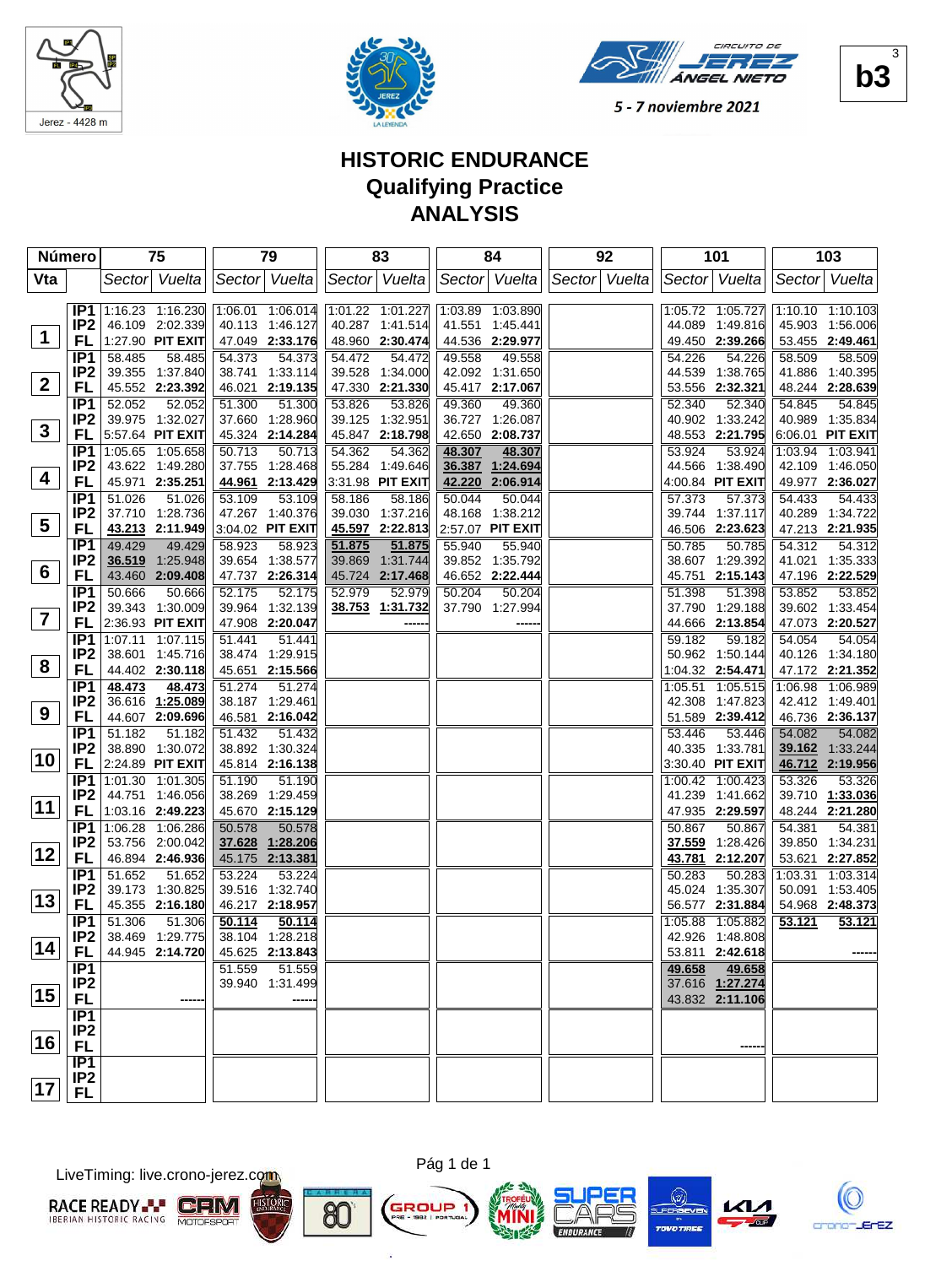





# **HISTORIC ENDURANCE Qualifying Practice ANALYSIS**

|                         | Número          | 153              | 160              | 166                 | 176                 | 181                 | 192                | 196                |
|-------------------------|-----------------|------------------|------------------|---------------------|---------------------|---------------------|--------------------|--------------------|
| Vta                     |                 | Sector Vuelta    | Sector Vuelta    | Sector Vuelta       | Sector Vuelta       | Sector  Vuelta      | Sector Vuelta      | Sector Vuelta      |
|                         |                 |                  |                  |                     |                     |                     |                    |                    |
|                         | IP <sub>1</sub> | 1:09.89 1:09.894 | 1:08.68 1:08.681 | 1:11.32 1:11.328    |                     | 1:02.68 1:02.686    | 1:07.61 1:07.618   | 1:14.49 1:14.496   |
|                         | IP <sub>2</sub> | 48.994 1:58.888  | 44.274 1:52.955  | 46.788 1:58.116     |                     | 42.756 1:45.442     | 43.362 1:50.980    | 47.280 2:01.776    |
| $\mathbf 1$             | FL              | 52.162 2:51.050  | 46.159 2:39.114  | 48.574 2:46.690     | $ 2:31.21$ 2:31.215 | 44.143 2:29.585     | 50.410 2:41.390    | 54.880 2:56.656    |
|                         | IP <sub>1</sub> | 59.910<br>59.910 | 51.842<br>51.842 | 54.387<br>54.387    | 58.898<br>58.898    | 53.451<br>53.451    | 56.611<br>56.611   | 1:00.94 1:00.949   |
|                         | IP <sub>2</sub> | 43.916 1:43.826  | 37.703 1:29.545  | 41.821 1:36.208     | 1:39.695<br>40.797  | 43.755 1:37.206     | 40.679 1:37.290    | 44.553 1:45.502    |
| 2 <sup>2</sup>          | <b>FL</b>       | 50.519 2:34.345  | 42.894 2:12.439  | 46.498 2:22.706     | 48.088<br>2:27.783  | 2:20.176<br>42.970  | 47.870 2:25.160    | 52.897 2:38.399    |
|                         | IP <sub>1</sub> | 54.720<br>54.720 | 47.304<br>47.304 | 53.443<br>53.443    | 49.464<br>49.464    | 50.676<br>50.676    | 55.324<br>55.324   | 58.201<br>58.201   |
|                         | IP <sub>2</sub> | 40.704 1:35.424  | 38.092 1:25.396  | 40.989 1:34.432     | 1:29.618<br>40.154  | 39.613<br>1:30.289  | 40.707 1:36.031    | 4:26.40 5:24.603   |
| $\mathbf{3}$            | <b>FL</b>       | 47.496 2:22.920  | 41.845 2:07.241  | 7:36.06 PIT EXIT    | 2:13.372<br>43.754  | 43.475 2:13.764     | 47.718 2:23.749    | 3:24.39 PIT EXIT   |
|                         | IP <sub>1</sub> | 54.349<br>54.349 | 47.311<br>47.311 | 1:04.048<br>1:04.04 | 49.833<br>49.833    | 49.203<br>49.203    | 54.481<br>54.481   | 1:16.78 1:16.787   |
|                         | IP <sub>2</sub> | 42.836 1:37.185  | 1:40.68 2:27.997 | 40.709 1:44.757     | 36.432 1:26.265     | 36.901 1:26.104     | 43.576 1:38.057    | 42.740 1:59.527    |
| 4                       | FL              | 19:35.5 PIT EXIT | 4:00.55 PIT EXIT | 46.757 2:31.514     | 43.720 2:09.985     | 4:59.64 PIT EXIT    | 4:17.72 PIT EXIT   | 52.590 2:52.117    |
|                         | IP <sub>1</sub> | 1:19.44 1:19.449 | 56.886<br>56.886 | 51.594<br>51.594    | 55.440<br>55.440    | 57.567<br>57.567    | 1:01.61 1:01.619   | 57.683<br>57.683   |
|                         | IP <sub>2</sub> | 41.567 2:01.016  | 37.338 1:34.224  | 38.923<br>1:30.517  | 1:46.556<br>51.116  | 36.918 1:34.485     | 40.296 1:41.915    | 42.045<br>1:39.728 |
| $\overline{\mathbf{5}}$ | FL              | 47.838 2:48.854  | 42.498 2:16.722  | 45.666<br>2:16.183  | 4:08.83 PIT EXIT    | 43.041 2:17.526     | 47.938 2:29.853    | 51.972 2:31.700    |
|                         | IP1             | 54.659<br>54.659 | 47.975<br>47.975 | 52.843<br>52.843    | 56.487<br>56.487    | 48.992<br>48.992    | 54.121<br>54.121   | 58.876<br>58.876   |
|                         | IP <sub>2</sub> | 40.022 1:34.681  | 35.400 1:23.375  | 38.980 1:31.823     | 36.949<br>1:33.436  | 36.643 1:25.635     | 40.267 1:34.388    | 42.091 1:40.967    |
| 6                       | <b>FL</b>       | 47.173 2:21.854  | 41.063 2:04.438  | 45.592 2:17.415     | 43.322 2:16.758     | 47.494 2:13.129     | 48.247 2:22.635    | 53.725 2:34.692    |
|                         | IP <sub>1</sub> | 53.459<br>53.459 | 47.270<br>47.270 | 52.087<br>52.087    | 49.274<br>49.274    | 49.659<br>49.659    | 53.788<br>53.788   | 57.762<br>57.762   |
|                         | IP <sub>2</sub> | 39.840 1:33.299  | 36.312 1:23.582  | 40.993 1:33.080     | 36.109<br>1:25.383  | 36.781 1:26.440     | 40.624 1:34.412    | 42.555 1:40.317    |
| $\overline{7}$          | FL              | 1:01.71 2:35.017 | 42.110 2:05.692  | 48.336 2:21.416     | 2:08.045<br>42.662  | 45.075 2:11.515     | 48.507 2:22.919    | 52.175 2:32.492    |
|                         | IP <sub>1</sub> | 58.003<br>58.003 | 48.404<br>48.404 | 53.468<br>53.468    | 1:07.761<br>1:07.76 | 49.967<br>49.967    | 54.214<br>54.214   | 57.419<br>57.419   |
|                         | IP <sub>2</sub> | 40.470 1:38.473  | 36.422 1:24.826  | 40.664 1:34.132     | 36.813 1:44.574     | 36.812 1:26.779     | 41.258<br>1:35.472 | 42.060 1:39.479    |
| 8                       | <b>FL</b>       | 46.613 2:25.086  |                  |                     | 51.207 2:35.781     | 43.317 2:10.096     | 48.289 2:23.761    | 51.436 2:30.915    |
|                         | IP <sub>1</sub> | 54.485<br>54.485 |                  |                     | 53.712<br>53.712    | 1:00.31<br>1:00.311 | 53.996<br>53.996   | 58.282<br>58.282   |
|                         | IP <sub>2</sub> | 40.050 1:34.535  |                  |                     | 40.850 1:34.562     | 47.502 1:47.813     | 40.289<br>1:34.285 | 42.831 1:41.113    |
| 9                       | <b>FL</b>       | 46.059 2:20.594  |                  |                     |                     | 4:08.61 PIT EXIT    | 47.341<br>2:21.626 | 52.293 2:33.406    |
|                         | IP <sub>1</sub> | 52.842<br>52.842 |                  |                     |                     | 58.853<br>58.853    | 53.825<br>53.825   | 57.986<br>57.986   |
|                         | IP <sub>2</sub> | 39.294 1:32.136  |                  |                     |                     | 41.441 1:40.294     | 40.788<br>1:34.613 | 43.589 1:41.575    |
| 10                      | FL              | 46.458 2:18.593  |                  |                     |                     | 44.443 2:24.737     | 47.229 2:21.842    | 51.896 2:33.470    |
|                         | IP1             |                  |                  |                     |                     | 49.238<br>49.238    | 54.026<br>54.026   | 58.403<br>58.403   |
|                         | IP <sub>2</sub> |                  |                  |                     |                     | 36.844<br>1:26.082  | 40.451<br>1:34.477 | 43.040 1:41.443    |
| 11                      | <b>FL</b>       | ----             |                  |                     |                     | 2:08.999<br>42.917  | 47.456<br>2:21.933 | 4:24.86 PIT EXIT   |
|                         | IP1             |                  |                  |                     |                     | 49.214<br>49.214    | 53.943<br>53.943   | 1:03.82 1:03.826   |
|                         | IP <sub>2</sub> |                  |                  |                     |                     | 1:27.594<br>38.380  | 1:34.561<br>40.618 | 43.638 1:47.464    |
| 12                      | FL              |                  |                  |                     |                     | 2:10.494<br>42.900  | 47.287 2:21.848    | 52.155 2:39.619    |
|                         | IP1             |                  |                  |                     |                     | 48.868<br>48.868    | 54.207<br>54.207   | 57.283<br>57.283   |
|                         | IP <sub>2</sub> |                  |                  |                     |                     | 39.951<br>1:28.819  | 41.271<br>1:35.478 | 43.012 1:40.295    |
| 13                      | <b>FL</b>       |                  |                  |                     |                     |                     | 48.265<br>2:23.742 | 50.995 2:31.290    |
|                         | IP1             |                  |                  |                     |                     |                     | 53.398<br>53.398   |                    |
|                         | IP <sub>2</sub> |                  |                  |                     |                     |                     | 39.943 1:33.341    |                    |
| $\boxed{14}$            | FL              |                  |                  |                     |                     |                     | 47.575 2:20.915    |                    |
|                         | IP1             |                  |                  |                     |                     |                     | 55.132<br>55.132   |                    |
|                         | IP <sub>2</sub> |                  |                  |                     |                     |                     | 45.618 1:40.750    |                    |
| 15                      | <b>FL</b>       |                  |                  |                     |                     |                     | 1:01.80 2:42.559   |                    |
|                         | IP1             |                  |                  |                     |                     |                     | 53.665<br>53.665   |                    |
|                         | IP <sub>2</sub> |                  |                  |                     |                     |                     | 40.090 1:33.755    |                    |
| 16                      | <b>FL</b>       |                  |                  |                     |                     |                     | 47.092 2:20.847    |                    |
|                         | IP1             |                  |                  |                     |                     |                     | 53.227<br>53.227   |                    |
|                         | IP <sub>2</sub> |                  |                  |                     |                     |                     | 39.737 1:32.964    |                    |
| 17                      | <b>FL</b>       |                  |                  |                     |                     |                     | 47.450 2:20.414    |                    |

LiveTiming: live.crono-jerez.com





n,









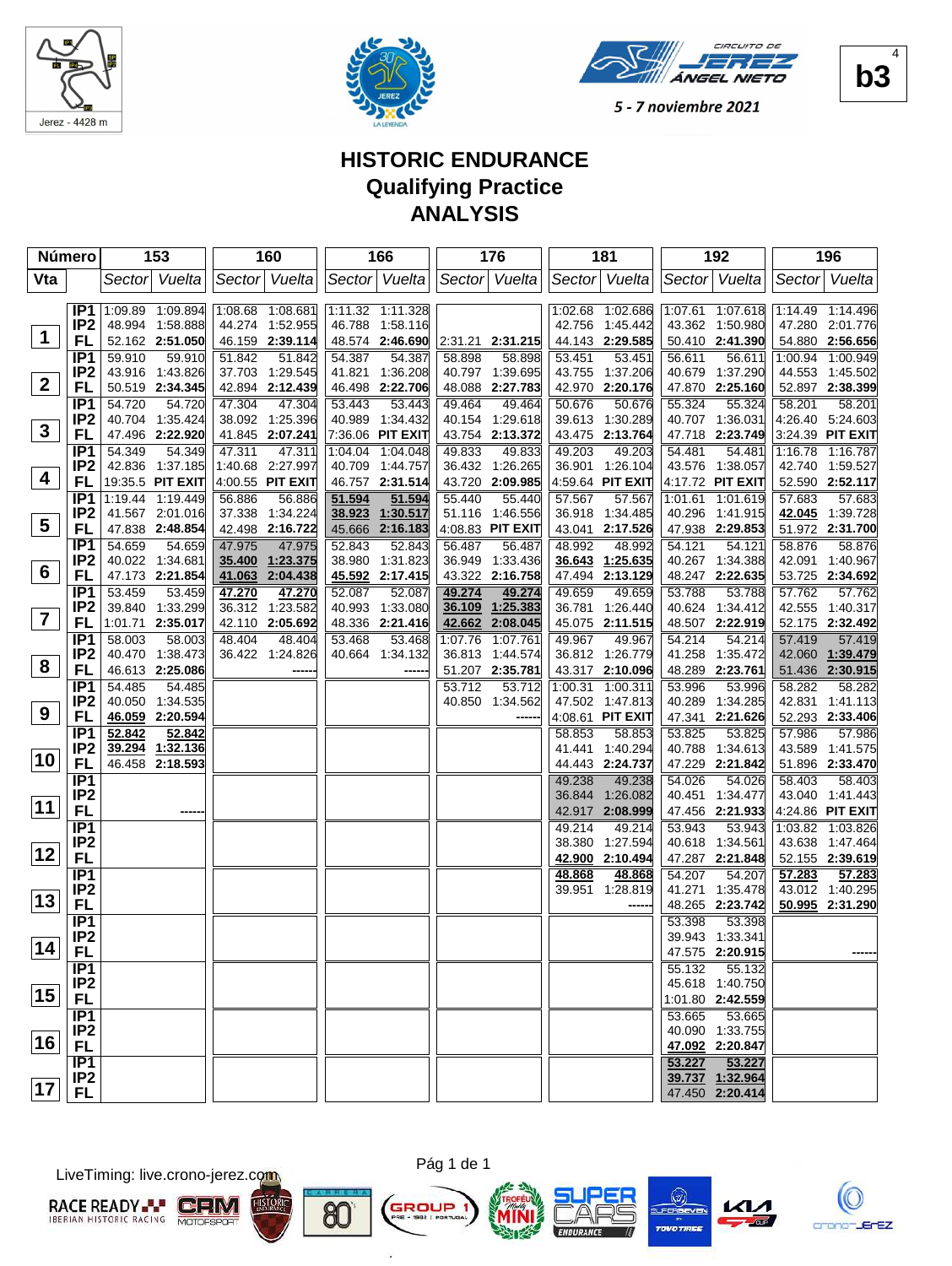





## **HISTORIC ENDURANCE Qualifying Practice ANALYSIS**

|                         | Número                             | 216                                 | 218                                 | 221                                 | 224                | 230                                    | 255                                 | 327                                 |
|-------------------------|------------------------------------|-------------------------------------|-------------------------------------|-------------------------------------|--------------------|----------------------------------------|-------------------------------------|-------------------------------------|
| Vta                     |                                    | Vuelta<br>Sector                    | Sector Vuelta                       | Sector Vuelta                       | Sector Vuelta      | Sector Vuelta                          | Sector Vuelta                       | Vuelta<br>Sector                    |
|                         |                                    |                                     |                                     |                                     |                    |                                        |                                     |                                     |
|                         | IP <sub>1</sub>                    | 1:04.93 1:04.931                    | 1:03.77 1:03.778                    | 3:24.58 3:24.583                    | $1:12.37$ 1:12.373 | 1:07.70 1:07.709                       |                                     | 1:26.97 1:26.974                    |
| $\mathbf 1$             | IP <sub>2</sub>                    | 44.799 1:49.730                     | 40.499 1:44.277                     | 43.885 4:08.468                     | 43.975 1:56.348    | 45.941<br>1:53.650                     |                                     | 52.999 2:19.973                     |
|                         | FL                                 | 52.211 2:41.941                     | 45.496 2:29.773                     | 51.510 4:59.978                     |                    | 51.353 2:45.003                        | 22:49.7 PIT EXIT                    | 1:00.67 3:20.648                    |
|                         | IP <sub>1</sub><br>IP <sub>2</sub> | 56.220<br>56.220<br>41.105 1:37.325 | 50.950<br>50.950<br>42.879 1:33.829 | 58.075<br>58.075<br>42.449 1:40.524 |                    | 57.924<br>57.924<br>43.179<br>1:41.103 | 58.279<br>58.279<br>39.428 1:37.707 | 1:00.68 1:00.687<br>42.119 1:42.806 |
| $\mathbf{2}$            | FL                                 | 49.852 2:27.177                     | 53.440 2:27.269                     | 50.836 2:31.360                     |                    | 2:34.259<br>53.156                     | 47.333 2:25.040                     | 48.669 2:31.475                     |
|                         | IP <sub>1</sub>                    | 55.767<br>55.767                    | 50.430<br>50.430                    | 57.070<br>57.070                    |                    | 56.845<br>56.845                       | 50.762<br>50.762                    | 55.781<br>55.781                    |
|                         | IP <sub>2</sub>                    | 41.021<br>1:36.788                  | 37.370 1:27.800                     | 43.666<br>1:40.736                  |                    | 43.651<br>1:40.496                     | 37.807<br>1:28.569                  | 41.054 1:36.835                     |
| $\mathbf{3}$            | FL                                 | 49.381 2:26.169                     | 43.591 2:11.391                     | 4:31.21 PIT EXIT                    |                    | 51.044 2:31.540                        | 44.621<br>2:13.190                  | 48.094 2:24.929                     |
|                         | IP1                                | 55.633<br>55.633                    | 49.409<br>49.409                    | 1:02.67 1:02.677                    |                    | 56,300<br>56.300                       | 51.283<br>51.283                    | 1:02.12 1:02.126                    |
|                         | IP <sub>2</sub>                    | 45.042 1:40.675                     | 38.083 1:27.492                     | 42.179<br>1:44.856                  |                    | 55.332<br>1:51.632                     |                                     | 47.643 1:49.769                     |
| 4                       | FL                                 | 5:11.74 PIT EXIT                    | 46.785 2:14.277                     | 50.165 2:35.021                     |                    | 2:58.10 PIT EXIT                       |                                     | 3:40.62 PIT EXIT                    |
|                         | IP1                                | 1:03.12 1:03.124                    | 50.025<br>50.025                    | 58.397<br>58.397                    |                    | 1:11.734<br>1:11.73                    |                                     | 1:10.12 1:10.122                    |
| 5                       | IP <sub>2</sub>                    | 41.749 1:44.873                     | 37.250 1:27.275                     | 42.174 1:40.571                     |                    | 46.683 1:58.417                        |                                     | 45.393 1:55.515                     |
|                         | FL                                 | 50.144 2:35.017                     | 44.685 2:11.960                     | 50.357 2:30.928                     |                    | 6:23.38 PIT EXIT                       |                                     | 56.026 2:51.541                     |
|                         | IP <sub>1</sub><br>IP <sub>2</sub> | 59.453<br>59.453<br>41.898 1:41.351 | 49.481<br>49.481<br>36.984 1:26.465 | 59.706<br>59.706<br>42.021 1:41.727 |                    | 1:05.32 1:05.327<br>44.885<br>1:50.212 |                                     | 59.813<br>59.813<br>43.113 1:42.926 |
| 6                       | <b>FL</b>                          | 49.517 2:30.868                     | 43.522 2:09.987                     | 52.873 2:34.600                     |                    | 55.893 2:46.105                        |                                     | 53.986 2:36.912                     |
|                         | IP <sub>1</sub>                    | 56.844<br>56.844                    | 1:03.57 1:03.571                    | 57.239<br>57.239                    |                    | 59.871<br>59.871                       |                                     | 56.205<br>56.205                    |
|                         | IP <sub>2</sub>                    | 42.274 1:39.118                     | 48.740 1:52.311                     | 42.551 1:39.790                     |                    | 43.726<br>1:43.597                     |                                     | 42.359<br>1:38.564                  |
| $\overline{\mathbf{z}}$ | FL                                 | 50.040 2:29.158                     |                                     | 55.665 2:35.455                     |                    | 53.270 2:36.867                        |                                     | 49.992 2:28.556                     |
|                         | IP <sub>1</sub>                    | 56.777<br>56.777                    |                                     | 57.452<br>57.452                    |                    | 58.925<br>58.925                       |                                     | 55.661<br>55.661                    |
|                         | IP <sub>2</sub>                    | 42.176 1:38.953                     |                                     | 42.166 1:39.618                     |                    | 44.068<br>1:42.993                     |                                     | 41.669 1:37.330                     |
| 8                       | <b>FL</b>                          | 50.576 2:29.529                     |                                     | 1:51.14 PIT EXIT                    |                    | 53.028 2:36.021                        |                                     | 49.378 2:26.708                     |
|                         | IP <sub>1</sub>                    | 56.317<br>56.317                    |                                     | 1:04.83 1:04.832                    |                    | 59.053<br>59.053                       |                                     | 55.338<br>55.338                    |
| 9                       | IP <sub>2</sub>                    | 41.469 1:37.786                     |                                     | 44.865 1:49.697                     |                    | 44.514 1:43.567                        |                                     | 42.319 1:37.657                     |
|                         | FL                                 | 49.363 2:27.149                     |                                     | 53.352 2:43.049                     |                    | 52.698 2:36.265                        |                                     | 49.251<br>2:26.908                  |
|                         | IP <sub>1</sub><br>IP <sub>2</sub> | 56.970<br>56.970<br>42.121 1:39.091 |                                     | 59.175<br>59.175<br>43.947 1:43.122 |                    | 59.228<br>59.228<br>44.087 1:43.315    |                                     | 55.910<br>55.910<br>40.741 1:36.651 |
| 10                      | FL                                 | 49.180 2:28.271                     |                                     | 51.813 2:34.935                     |                    | 52.905 2:36.220                        |                                     | 49.297 2:25.947                     |
|                         | IP <sub>1</sub>                    | 55.670<br>55.670                    |                                     | 58.206<br>58.206                    |                    | 59.923<br>59.923                       |                                     | 54.854<br>54.854                    |
|                         | IP <sub>2</sub>                    | 41.030 1:36.700                     |                                     | 43.770 1:41.976                     |                    | 48.042 1:47.965                        |                                     | 40.096<br>1:34.950                  |
| 11                      | <b>FL</b>                          | 48.976 2:25.676                     |                                     | 54.396 2:36.372                     |                    | 1:01.93 2:49.897                       |                                     | 2:23.397<br>48.447                  |
|                         | IP <sub>1</sub>                    | 55.834<br>55.834                    |                                     | 1:02.988<br>1:02.98                 |                    | 1:07.36<br>1:07.367                    |                                     | 57.230<br>57.230                    |
|                         | IP <sub>2</sub>                    | 40.808 1:36.642                     |                                     | 47.244 1:50.232                     |                    | 53.251<br>2:00.618                     |                                     | 43.169 1:40.399                     |
| 12                      | <b>FL</b>                          | 50.536 2:27.178                     |                                     | 54.945 2:45.177                     |                    | 53.833 2:54.451                        |                                     | 49.238 2:29.637                     |
|                         | IP <sub>1</sub>                    | 55.883<br>55.883                    |                                     | 59.858<br>59.858                    |                    | 59.030<br>59.030                       |                                     | 1:01.34 1:01.340                    |
| 13                      | IP <sub>2</sub>                    | 44.155 1:40.038                     |                                     | 43.694 1:43.552                     |                    | 43.579 1:42.609                        |                                     | 44.397 1:45.737                     |
|                         | <b>FL</b>                          |                                     |                                     | 52.016 2:35.568                     |                    | 52.545 2:35.154                        |                                     | 1:02.31 2:48.052                    |
|                         | IP1<br>IP <sub>2</sub>             |                                     |                                     | 58.351<br>58.351<br>43.968 1:42.319 |                    |                                        |                                     | 1:02.45 1:02.455<br>54.661 1:57.116 |
| 14                      | <b>FL</b>                          |                                     |                                     | 51.826 2:34.145                     |                    |                                        |                                     | 54.162 2:51.278                     |
|                         | IP1                                |                                     |                                     |                                     |                    |                                        |                                     | 1:06.02 1:06.022                    |
|                         | IP <sub>2</sub>                    |                                     |                                     |                                     |                    |                                        |                                     | 45.856 1:51.878                     |
| 15                      | <b>FL</b>                          |                                     |                                     |                                     |                    |                                        |                                     |                                     |
|                         | IP1                                |                                     |                                     |                                     |                    |                                        |                                     |                                     |
|                         | IP <sub>2</sub>                    |                                     |                                     |                                     |                    |                                        |                                     |                                     |
| 16                      | <b>FL</b>                          |                                     |                                     |                                     |                    |                                        |                                     |                                     |
|                         | IP1                                |                                     |                                     |                                     |                    |                                        |                                     |                                     |
| 17                      | IP <sub>2</sub>                    |                                     |                                     |                                     |                    |                                        |                                     |                                     |
|                         | <b>FL</b>                          |                                     |                                     |                                     |                    |                                        |                                     |                                     |

LiveTiming: live.crono-jerez.com





8C







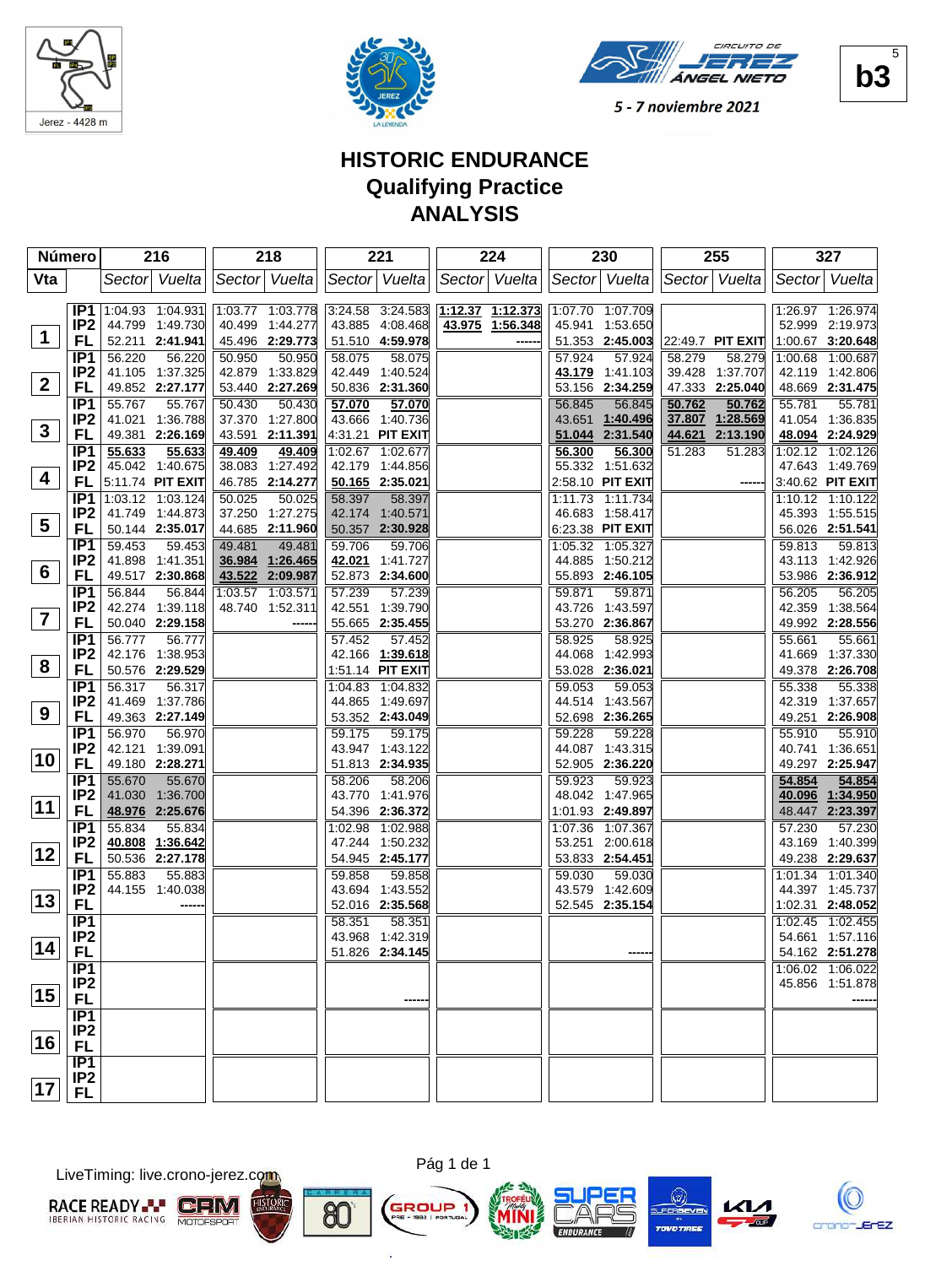





## **HISTORIC ENDURANCE Qualifying Practice ANALYSIS**

|                | Número                             | 337                                 | 545                                 | 0             | 0 | 0 |                                           | 0 |               | 0 |
|----------------|------------------------------------|-------------------------------------|-------------------------------------|---------------|---|---|-------------------------------------------|---|---------------|---|
| Vta            |                                    | Sector Vuelta                       | Sector Vuelta                       | Sector Vuelta |   |   | Sector Vuelta Sector Vuelta Sector Vuelta |   | Sector Vuelta |   |
|                |                                    |                                     |                                     |               |   |   |                                           |   |               |   |
|                |                                    | <b>IP1</b> 1:17.48 1:17.487         | 1:13.85 1:13.859                    |               |   |   |                                           |   |               |   |
| $\mathbf 1$    | IP <sub>2</sub>                    | 51.468 2:08.955                     | 45.951 1:59.810                     |               |   |   |                                           |   |               |   |
|                | FL                                 | 54.957 3:03.912                     | 52.229 2:52.039                     |               |   |   |                                           |   |               |   |
|                | IP <sub>1</sub>                    | 58.739<br>58.739                    | 57.135<br>57.135                    |               |   |   |                                           |   |               |   |
| $\mathbf{2}$   | IP <sub>2</sub>                    | 48.010 1:46.749                     | 40.744 1:37.879                     |               |   |   |                                           |   |               |   |
|                | FL                                 | 50.380 2:37.129                     | 49.387 2:27.266                     |               |   |   |                                           |   |               |   |
|                | IP1<br>IP <sub>2</sub>             | 54.209<br>54.209<br>40.458 1:34.667 | 56.515<br>56.515<br>41.562 1:38.077 |               |   |   |                                           |   |               |   |
| $3\phantom{a}$ | FL                                 | 46.370 2:21.037                     | 49.418 2:27.495                     |               |   |   |                                           |   |               |   |
|                | IP <sub>1</sub>                    | 52.919<br>52.919                    | 1:02.74 1:02.743                    |               |   |   |                                           |   |               |   |
|                | IP <sub>2</sub>                    | 40.861 1:33.780                     | 51.072 1:53.815                     |               |   |   |                                           |   |               |   |
| 4              | FL                                 | 4:21.37 PIT EXIT                    | 2:22.53 PIT EXIT                    |               |   |   |                                           |   |               |   |
|                | IP <sub>1</sub>                    | 1:02.53 1:02.533                    | 1:00.55 1:00.556                    |               |   |   |                                           |   |               |   |
|                | IP <sub>2</sub>                    | 39.291 1:41.824                     | 41.955 1:42.511                     |               |   |   |                                           |   |               |   |
| 5              | <b>FL</b>                          | 46.350 2:28.174                     | 48.997 2:31.508                     |               |   |   |                                           |   |               |   |
|                | IP <sub>1</sub>                    | 52.048<br>52.048                    | 55.867<br>55.867                    |               |   |   |                                           |   |               |   |
|                | IP <sub>2</sub>                    | 39.009 1:31.057                     | 41.289 1:37.156                     |               |   |   |                                           |   |               |   |
| 6              | <b>FL</b>                          | 45.130 2:16.187                     | 48.862 2:26.018                     |               |   |   |                                           |   |               |   |
|                | IP <sub>1</sub>                    | 52.551<br>52.551                    | 55.614<br>55.614                    |               |   |   |                                           |   |               |   |
| $\overline{7}$ | IP <sub>2</sub>                    | 39.506 1:32.057                     | 41.491 1:37.105                     |               |   |   |                                           |   |               |   |
|                | <b>FL</b>                          | 46.021 2:18.078                     | 49.175 2:26.280                     |               |   |   |                                           |   |               |   |
|                | IP <sub>1</sub>                    | 52.701<br>52.701                    | 55.332<br>55.332                    |               |   |   |                                           |   |               |   |
| 8              | IP <sub>2</sub><br>FL              | 38.871 1:31.572<br>50.603 2:22.175  | 42.877 1:38.209<br>50.713 2:28.922  |               |   |   |                                           |   |               |   |
|                | IP <sub>1</sub>                    | 52.391<br>52.391                    | 54.892<br>54.892                    |               |   |   |                                           |   |               |   |
|                | IP <sub>2</sub>                    | 39.366 1:31.757                     | 40.556 1:35.448                     |               |   |   |                                           |   |               |   |
| 9              | FL                                 | 47.489 2:19.246                     | 50.089 2:25.537                     |               |   |   |                                           |   |               |   |
|                | IP <sub>1</sub>                    | 52.289<br>52.289                    | 59.028<br>59.028                    |               |   |   |                                           |   |               |   |
|                | IP <sub>2</sub>                    | 38.922 1:31.211                     | 42.590 1:41.618                     |               |   |   |                                           |   |               |   |
| 10             | <b>FL</b>                          | 44.968 2:16.179                     | 50.572 2:32.190                     |               |   |   |                                           |   |               |   |
|                | IP <sub>1</sub>                    | $\overline{1:01.52}$ 1:01.521       | 56.116<br>56.116                    |               |   |   |                                           |   |               |   |
|                | IP <sub>2</sub>                    | 49.044 1:50.565                     | 40.680 1:36.796                     |               |   |   |                                           |   |               |   |
| 11             | FL                                 | 47.216 2:37.781                     | 2:24.89 PIT EXIT                    |               |   |   |                                           |   |               |   |
|                | IP <sub>1</sub>                    | 53.863<br>53.863                    | 1:14.10 1:14.103                    |               |   |   |                                           |   |               |   |
| 12             | IP <sub>2</sub>                    | 1:34.188<br>40.325                  | 43.037 1:57.140                     |               |   |   |                                           |   |               |   |
|                | FL                                 | 49.529 2:23.717                     | 52.444 2:49.584                     |               |   |   |                                           |   |               |   |
|                | IP <sub>1</sub><br>IP <sub>2</sub> | 53.216<br>53.216<br>38.692 1:31.908 | 58.421<br>58.421<br>42.257 1:40.678 |               |   |   |                                           |   |               |   |
| 13             | FL                                 | 47.090 2:18.998                     | 56.652 2:37.330                     |               |   |   |                                           |   |               |   |
|                | IP <sub>1</sub>                    | 57.709<br>57.709                    | 59.553<br>59.553                    |               |   |   |                                           |   |               |   |
|                | IP <sub>2</sub>                    | 42.625 1:40.334                     | 42.408 1:41.961                     |               |   |   |                                           |   |               |   |
| $\sqrt{14}$    | <b>FL</b>                          |                                     | 51.051 2:33.012                     |               |   |   |                                           |   |               |   |
|                | IP1                                |                                     | 57.842<br>57.842                    |               |   |   |                                           |   |               |   |
|                | IP <sub>2</sub>                    |                                     | 43.301 1:41.143                     |               |   |   |                                           |   |               |   |
| 15             | <b>FL</b>                          |                                     | 50.505 2:31.648                     |               |   |   |                                           |   |               |   |
|                | IP1                                |                                     |                                     |               |   |   |                                           |   |               |   |
| 16             | IP <sub>2</sub>                    |                                     |                                     |               |   |   |                                           |   |               |   |
|                | <b>FL</b>                          |                                     |                                     |               |   |   |                                           |   |               |   |
|                | IP1<br>IP <sub>2</sub>             |                                     |                                     |               |   |   |                                           |   |               |   |
| 17             | <b>FL</b>                          |                                     |                                     |               |   |   |                                           |   |               |   |
|                |                                    |                                     |                                     |               |   |   |                                           |   |               |   |

LiveTiming: live.crono-jerez.com





n,









**b3**  $\overline{\mathbf{r}}$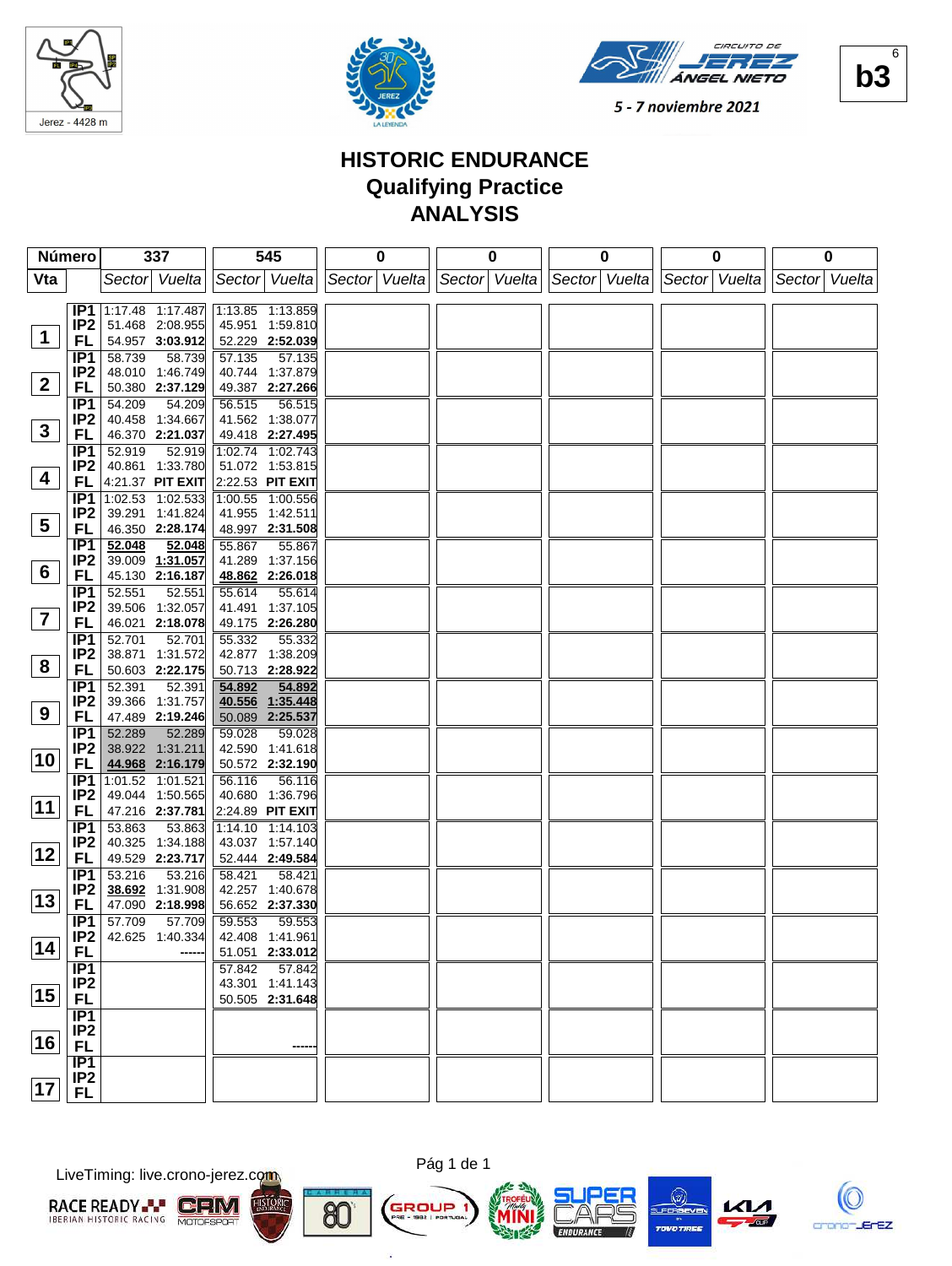





# **HISTORIC ENDURANCE Qualifying Practice 40 BEST LAPS**

| <b>Dorsal</b> | <b>Piloto</b>      | <b>Nat</b> | Equipo | Maq.      | Hora     | <b>Vuelta</b>           | Tiempo   |
|---------------|--------------------|------------|--------|-----------|----------|-------------------------|----------|
| 160           | Rezende            | <b>POR</b> |        | De Tomaso | 9:58:51  | 6                       | 2:04.438 |
| 160           | Rezende            | <b>POR</b> |        | De Tomaso | 10:00:57 | 7                       | 2:05.692 |
| 84            | Lopez              | <b>ESP</b> |        | Porsche   | 9:49:40  | 4                       | 2:06.914 |
| 160           | Rezende            | <b>POR</b> |        | De Tomaso | 9:48:02  | 3                       | 2:07.241 |
| 176           | Davila             | <b>ESP</b> |        | Porsche   | 10:00:01 | $\overline{7}$          | 2:08.045 |
| 48            | Ferreira/Carvalho  | <b>POR</b> |        | Ford      | 10:23:44 | 13                      | 2:08.375 |
| 48            | Ferreira/Carvalho  | <b>POR</b> |        | Ford      | 10:25:53 | 14                      | 2:08.494 |
| 84            | Lopez              | <b>ESP</b> |        | Porsche   | 9:47:33  | 3                       | 2:08.737 |
| 60            | Rezende            | <b>POR</b> |        | Porsche   | 10:15:56 | 4                       | 2:08.920 |
| 181           | Rouchard/Neurrisse | <b>FRA</b> |        | Shelby    | 10:13:12 | 11                      | 2:08.999 |
| 75            | Brizido/Cardoso    | <b>POR</b> |        | Porsche   | 10:02:54 | 6                       | 2:09.408 |
| 48            | Ferreira/Carvalho  | <b>POR</b> |        | Ford      | 9:48:45  | 3                       | 2:09.412 |
| 75            | Brizido/Cardoso    | <b>POR</b> |        | Porsche   | 10:11:41 | 9                       | 2:09.696 |
| 48            | Ferreira/Carvalho  | <b>POR</b> |        | Ford      | 9:46:35  | 2                       | 2:09.941 |
| 176           | Davila             | <b>ESP</b> |        | Porsche   | 9:49:41  | 4                       | 2:09.985 |
| 218           | Monnay             | SWI        |        | Jaguar    | 10:07:37 | 6                       | 2:09.987 |
| 181           | Rouchard/Neurrisse | <b>FRA</b> |        | Shelby    | 10:02:42 | 8                       | 2:10.096 |
| 181           | Rouchard/Neurrisse | <b>FRA</b> |        | Shelby    | 10:15:23 | 12                      | 2:10.494 |
| 101           | Nina               | <b>POR</b> |        | Porsche   | 10:24:16 | 15                      | 2:11.106 |
| 218           | Monnay             | SWI        |        | Jaguar    | 10:01:01 | 3                       | 2:11.391 |
| 181           | Rouchard/Neurrisse | <b>FRA</b> |        | Shelby    | 10:00:32 | $\overline{7}$          | 2:11.515 |
| 75            | Brizido/Cardoso    | <b>POR</b> |        | Porsche   | 10:00:45 | 5                       | 2:11.949 |
| 218           | Monnay             | SWI        |        | Jaguar    | 10:05:27 | 5                       | 2:11.960 |
| 101           | Nina               | <b>POR</b> |        | Porsche   | 10:16:50 | 12                      | 2:12.207 |
| 160           | Rezende            | <b>POR</b> |        | De Tomaso | 9:45:54  | $\overline{\mathbf{c}}$ | 2:12.439 |
| 181           | Rouchard/Neurrisse | <b>FRA</b> |        | Shelby    | 9:58:20  | 6                       | 2:13.129 |
| 255           | Pérez/Tojeiro      | <b>ESP</b> |        | Lotus     | 10:08:36 | 3                       | 2:13.190 |
| 176           | Davila             | <b>ESP</b> |        | Porsche   | 9:47:31  | 3                       | 2:13.372 |
| 79            | Martin/Gans        | <b>USA</b> |        | Ford      | 10:10:21 | 12                      | 2:13.381 |
| 79            | Martin/Gans        | <b>USA</b> |        | Ford      | 9:49:34  | 4                       | 2:13.429 |
| 55            | Daniels/Palttala   | <b>GBR</b> |        | Porsche   | 10:01:17 | 3                       | 2:13.579 |
| 60            | Rezende            | <b>POR</b> |        | Porsche   | 10:11:23 | 2                       | 2:13.638 |
| 58            | Gutiérrez/Fúster   | <b>ESP</b> |        | Porsche   | 9:49:51  | 4                       | 2:13.645 |
| 181           | Rouchard/Neurrisse | <b>FRA</b> |        | Shelby    | 9:47:24  | 3                       | 2:13.764 |
| 79            | Martin/Gans        | <b>USA</b> |        | Ford      | 10:14:54 | 14                      | 2:13.843 |
| 101           | Nina               | <b>POR</b> |        | Porsche   | 10:01:31 | 7                       | 2:13.854 |
| 14            | Mira/Afoito        | <b>POR</b> |        | Lotus     | 10:02:37 | 7                       | 2:13.876 |
| 218           | Monnay             | SWI        |        | Jaguar    | 10:03:15 | 4                       | 2:14.277 |
| 79            | Martin/Gans        | <b>USA</b> |        | Ford      | 9:47:20  | 3                       | 2:14.284 |
| 48            | Ferreira/Carvalho  | <b>POR</b> |        | Ford      | 10:01:56 | 6                       | 2:14.318 |

LiveTiming: live.crono-jerez.com



ò.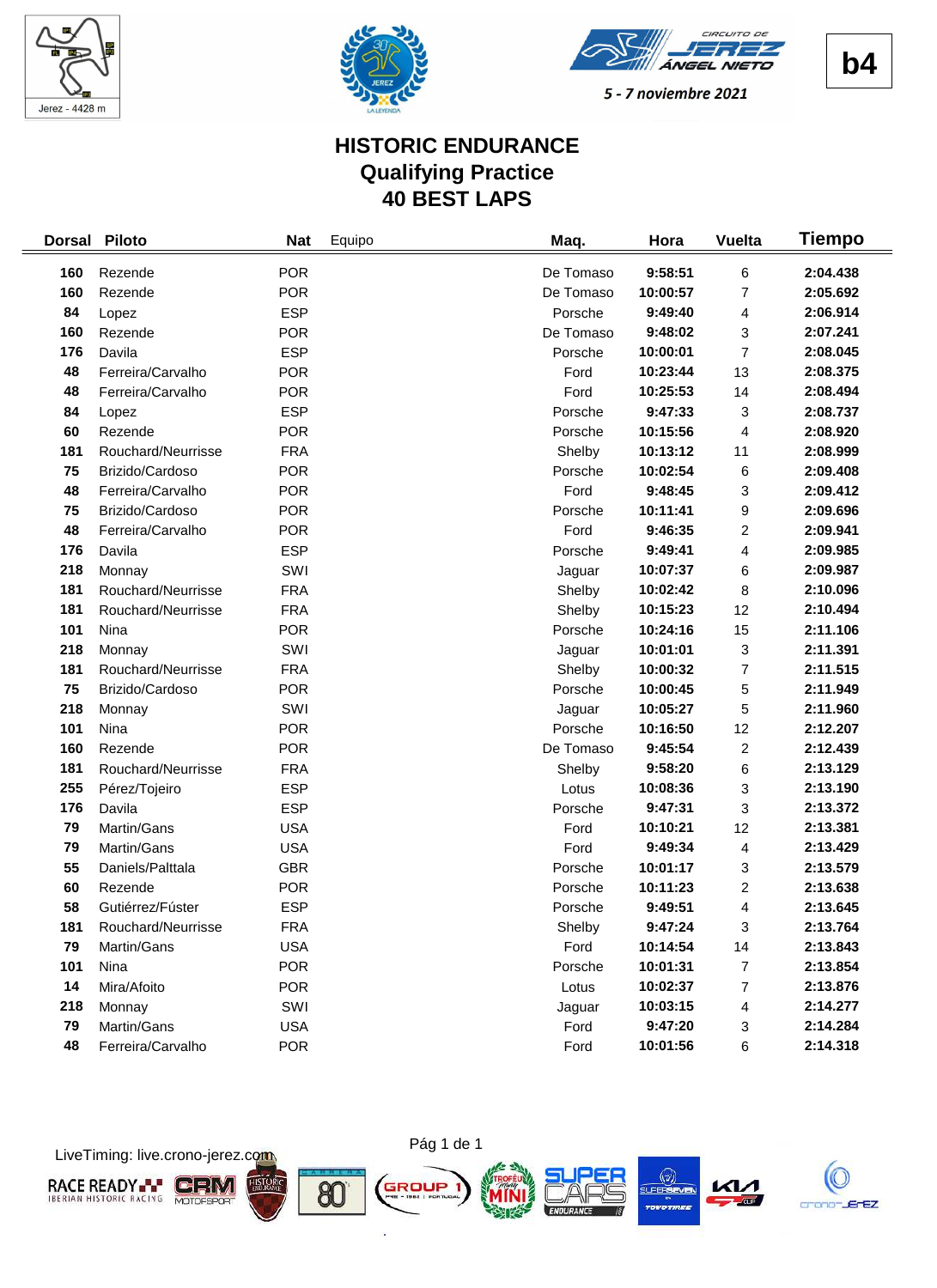





## **HISTORIC ENDURANCE Qualifying Practice TOP FIVE LAPS**

| <b>Piloto</b>                | Nat Equipo | <b>Top Five Laps</b> |          |          |          |          |
|------------------------------|------------|----------------------|----------|----------|----------|----------|
|                              |            |                      |          |          |          |          |
| 160 Rezende                  | <b>POR</b> | 2:04.438             | 2:05.692 | 2:07.241 | 2:12.439 | 2:16.722 |
| 84 Lopez                     | <b>ESP</b> | 2:06.914             | 2:08.737 | 2:17.067 | 2:22.444 | 2:29.977 |
| 176 Davila                   | <b>ESP</b> | 2:08.045             | 2:09.985 | 2:13.372 | 2:16.758 | 2:27.783 |
| 48 Ferreira/Carvalho         | <b>POR</b> | 2:08.375             | 2:08.494 | 2:09.412 | 2:09.941 | 2:14.318 |
| 60 Rezende                   | <b>POR</b> | 2:08.920             | 2:13.638 | 2:14.684 | 2:18.687 | 2:23.994 |
| 181 Rouchard/Neurrisse       | <b>FRA</b> | 2:08.999             | 2:10.096 | 2:10.494 | 2:11.515 | 2:13.129 |
| 75 Brizido/Cardoso           | <b>POR</b> | 2:09.408             | 2:09.696 | 2:11.949 | 2:14.720 | 2:16.180 |
| 218 Monnay                   | SWI        | 2:09.987             | 2:11.391 | 2:11.960 | 2:14.277 | 2:27.269 |
| <b>101 Nina</b>              | <b>POR</b> | 2:11.106             | 2:12.207 | 2:13.854 | 2:15.143 | 2:21.795 |
| 255 Pérez/Tojeiro            | <b>ESP</b> | 2:13.190             | 2:25.040 | PIT EXIT | PIT EXIT |          |
| 79 Martin/Gans               | <b>USA</b> | 2:13.381             | 2:13.429 | 2:13.843 | 2:14.284 | 2:15.129 |
| Daniels/Palttala<br>55       | <b>GBR</b> | 2:13.579             | 2:15.724 | 2:15.805 | 2:16.204 | 2:19.845 |
| 58 Gutiérrez/Fúster          | <b>ESP</b> | 2:13.645             | 2:17.092 | 2:17.149 | 2:17.612 | 2:18.731 |
| 14 Mira/Afoito               | <b>POR</b> | 2:13.876             | 2:14.742 | 2:17.018 | 2:18.561 | 2:21.427 |
| 36 Huber                     | SWI        | 2:14.980             | 2:15.352 | 2:15.626 | 2:16.558 | 2:17.176 |
| 62 Noguera                   | <b>ESP</b> | 2:15.313             | 2:16.422 | 2:16.721 | 2:17.167 | 2:17.448 |
| 51 Santos/Petiz              | <b>POR</b> | 2:15.988             | 2:16.934 | 2:17.092 | 2:17.216 | 2:17.247 |
| 337 Nunes/dal Maso/Carvalho  | <b>POR</b> | 2:16.179             | 2:16.187 | 2:18.078 | 2:18.998 | 2:19.246 |
| 166 Huber                    | SWI        | 2:16.183             | 2:17.415 | 2:21.416 | 2:22.706 | 2:31.514 |
| 49 Soares                    | <b>POR</b> | 2:16.925             | 2:19.474 | 2:20.250 | 2:20.648 | 2:21.024 |
| 83 Duarte/Jesus              | <b>POR</b> | 2:17.468             | 2:18.798 | 2:21.330 | 2:22.813 | 2:30.474 |
| 153 de la Torre              | <b>ESP</b> | 2:18.593             | 2:20.594 | 2:21.854 | 2:22.920 | 2:25.086 |
| 103 Sousa                    | <b>POR</b> | 2:19.956             | 2:20.527 | 2:21.280 | 2:21.352 | 2:21.935 |
| 192 Prenafeta                | <b>ESP</b> | 2:20.414             | 2:20.847 | 2:20.915 | 2:21.626 | 2:21.842 |
| 66 Cubero                    | <b>ESP</b> | 2:20.523             | 2:22.317 | 2:22.872 | 2:25.080 | 2:26.404 |
| 327 dal Maso/dal Maso/Carval | <b>POR</b> | 2:23.397             | 2:24.929 | 2:25.947 | 2:26.708 | 2:26.908 |
| 545 Lima/Paradela            | <b>POR</b> | 2:25.537             | 2:26.018 | 2:26.280 | 2:27.266 | 2:27.495 |
| 216 Rueda/Rueda              | <b>ESP</b> | 2:25.676             | 2:26.169 | 2:27.149 | 2:27.177 | 2:27.178 |
| 196 Moriyon/Carvalhosa       | <b>ESP</b> | 2:30.915             | 2:31.290 | 2:31.700 | 2:32.492 | 2:33.406 |
| 221 Velez-Grilo/Velez-Grilo  | <b>POR</b> | 2:30.928             | 2:31.360 | 2:34.145 | 2:34.600 | 2:34.935 |
| 230 Aubert/Bruzas            | <b>ESP</b> | 2:31.540             | 2:34.259 | 2:35.154 | 2:36.021 | 2:36.220 |
| Velasco/Freitas<br>1.        | <b>ESP</b> | 2:34.774             | 2:40.292 | PIT EXIT | PIT EXIT | PIT EXIT |

LiveTiming: live.crono-jerez.com













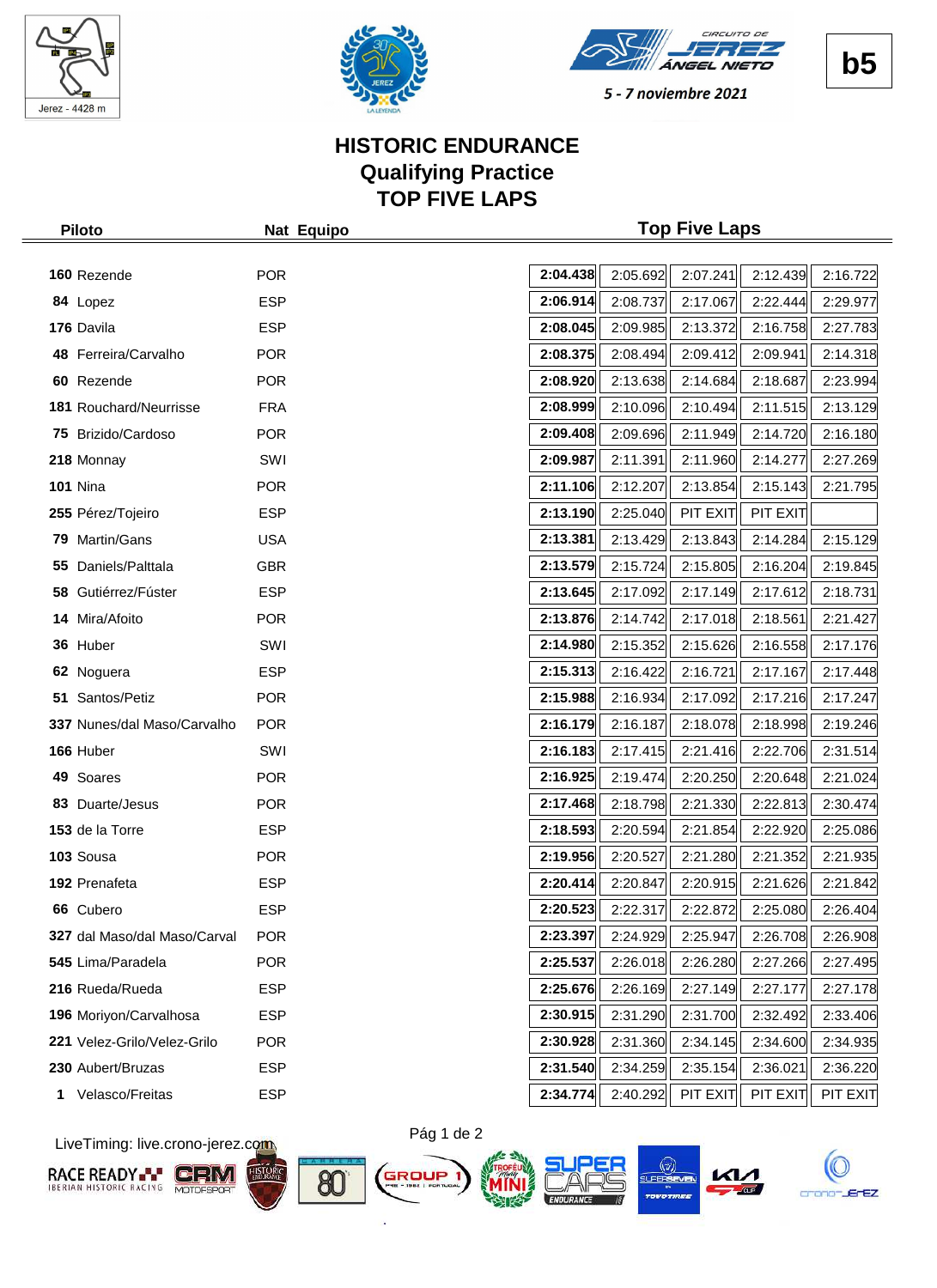

 $\frac{1}{2}$ 





5 - 7 noviembre 2021

## **HISTORIC ENDURANCE Qualifying Practice TOP FIVE LAPS**

| <b>Piloto</b>                   | Nat Equipo | <b>Top Five Laps</b> |          |          |          |          |
|---------------------------------|------------|----------------------|----------|----------|----------|----------|
| <b>34 Santos/Santos</b>         | <b>POR</b> | 2:43.673             | 2:48.444 | PIT EXIT | 6:25.558 | 7:44.178 |
| Beltran/Tarrero<br>8            | <b>ESP</b> | 2:50.802             | 2:51.166 | 2:52.394 | 2:52.809 | 2:55.874 |
| 224 Fernandes/Marques           | <b>POR</b> | <b>PIT EXIT</b>      |          |          |          |          |
| 92 Mora                         | <b>FRA</b> | <b>PIT EXIT</b>      |          |          |          |          |
| Alcala/Sanchez/Escalante<br>65. | <b>ESP</b> | <b>PIT EXIT</b>      |          |          |          |          |

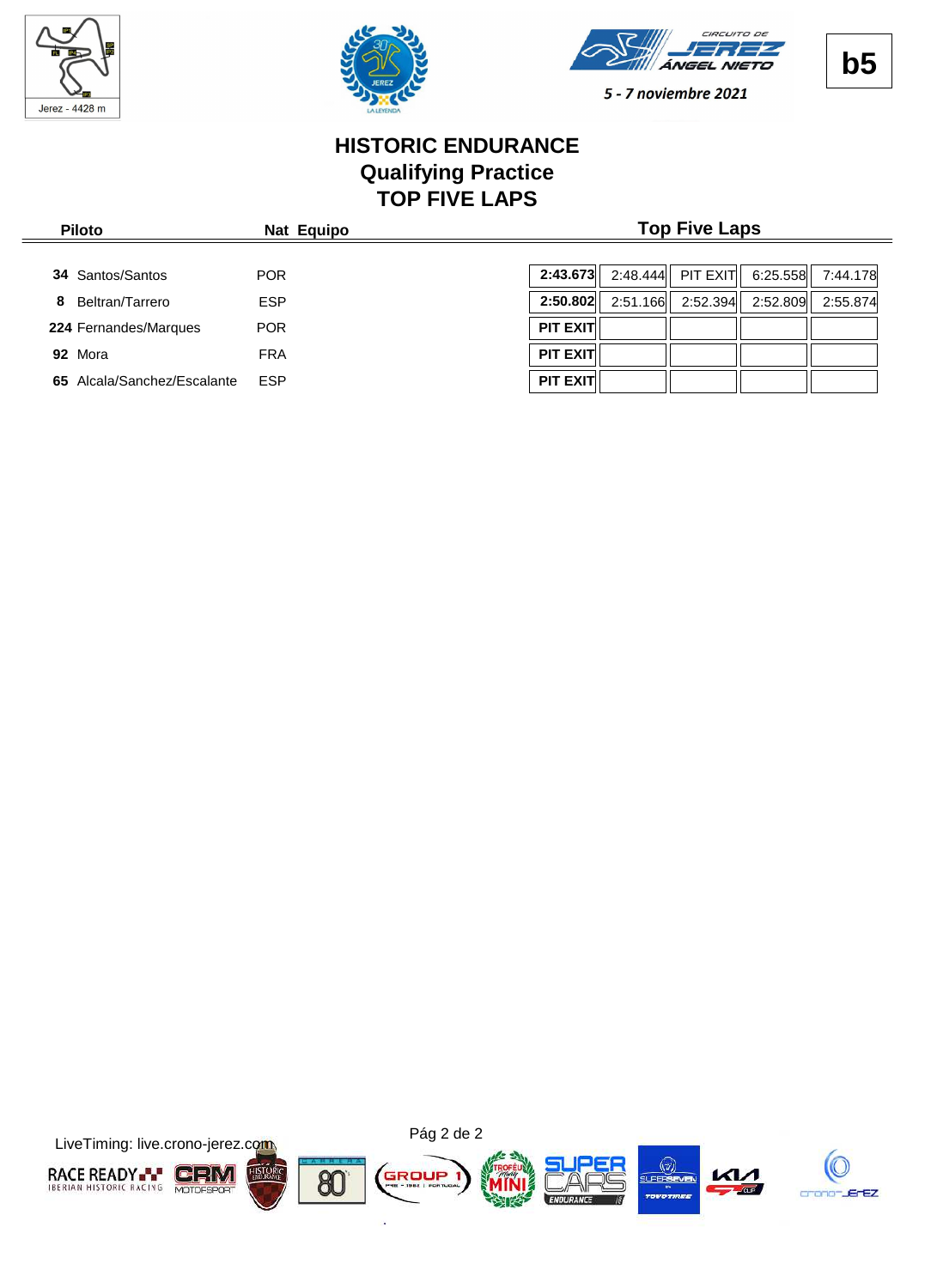





# **HISTORIC ENDURANCE Qualifying Practice 40 BEST MAXIMUM SPEEDS**

| <b>Dorsal</b> | <b>Piloto</b>      | <b>Nat</b> | Equipo | Maq.      | Hora     | <b>Vuelta</b>  | <b>Vmax</b> |
|---------------|--------------------|------------|--------|-----------|----------|----------------|-------------|
| 160           | Rezende            | <b>POR</b> |        | De Tomaso | 9:48:49  | 3              | 213,0       |
| 181           | Rouchard/Neurrisse | <b>FRA</b> |        | Shelby    | 10:14:01 | 11             | 210,6       |
| 181           | Rouchard/Neurrisse | <b>FRA</b> |        | Shelby    | 10:01:22 | 7              | 210,1       |
| 181           | Rouchard/Neurrisse | <b>FRA</b> |        | Shelby    | 10:11:52 | 10             | 209,7       |
| 181           | Rouchard/Neurrisse | <b>FRA</b> |        | Shelby    | 9:59:010 | 6              | 209,7       |
| 160           | Rezende            | <b>POR</b> |        | De Tomaso | 9:59:39  | 6              | 208,9       |
| 181           | Rouchard/Neurrisse | <b>FRA</b> |        | Shelby    | 9:56:56  | 5              | 208,5       |
| 160           | Rezende            | <b>POR</b> |        | De Tomaso | 9:57:35  | 5              | 207,7       |
| 181           | Rouchard/Neurrisse | <b>FRA</b> |        | Shelby    | 10:16:12 | 12             | 207,7       |
| 181           | Rouchard/Neurrisse | <b>FRA</b> |        | Shelby    | 9:46:01  | $\overline{c}$ | 206,1       |
| 181           | Rouchard/Neurrisse | <b>FRA</b> |        | Shelby    | 9:48:13  | 3              | 206,1       |
| 181           | Rouchard/Neurrisse | <b>FRA</b> |        | Shelby    | 9:54:47  | 4              | 206,1       |
| 160           | Rezende            | <b>POR</b> |        | De Tomaso | 10:01:45 | $\overline{7}$ | 203,8       |
| 55            | Daniels/Palttala   | <b>GBR</b> |        | Porsche   | 10:13:38 | 7              | 193,4       |
| 160           | Rezende            | <b>POR</b> |        | De Tomaso | 9:46:42  | $\overline{c}$ | 192,5       |
| 166           | Huber              | SWI        |        | Shelby    | 9:58:18  | 4              | 192,5       |
| 166           | Huber              | SWI        |        | Shelby    | 10:00:36 | 5              | 191,5       |
| 55            | Daniels/Palttala   | <b>GBR</b> |        | Porsche   | 10:11:21 | 6              | 191,2       |
| 55            | Daniels/Palttala   | <b>GBR</b> |        | Porsche   | 10:02:08 | 3              | 191,1       |
| 176           | Davila             | <b>ESP</b> |        | Porsche   | 9:46:07  | 2              | 191,1       |
| 55            | Daniels/Palttala   | <b>GBR</b> |        | Porsche   | 10:15:57 | 8              | 190,9       |
| 218           | Monnay             | SWI        |        | Jaguar    | 10:01:50 | 3              | 190,8       |
| 48            | Ferreira/Carvalho  | <b>POR</b> |        | Ford      | 10:24:33 | 13             | 190,5       |
| 55            | Daniels/Palttala   | <b>GBR</b> |        | Porsche   | 10:09:06 | 5              | 190,1       |
| 55            | Daniels/Palttala   | <b>GBR</b> |        | Porsche   | 9:57:39  | 1              | 190,1       |
| 55            | Daniels/Palttala   | <b>GBR</b> |        | Porsche   | 10:06:49 | 4              | 189,8       |
| 55            | Daniels/Palttala   | <b>GBR</b> |        | Porsche   | 9:59:54  | $\overline{c}$ | 189,8       |
| 75            | Brizido/Cardoso    | <b>POR</b> |        | Porsche   | 10:10:20 | 8              | 189,8       |
| 83            | Duarte/Jesus       | <b>POR</b> |        | Porsche   | 9:57:50  | 5              | 189,5       |
| 181           | Rouchard/Neurrisse | <b>FRA</b> |        | Shelby    | 10:09:37 | 9              | 189,5       |
| 160           | Rezende            | <b>POR</b> |        | De Tomaso | 9:55:27  | 4              | 189,1       |
| 218           | Monnay             | SWI        |        | Jaguar    | 9:59:40  | 2              | 189,1       |
| 83            | Duarte/Jesus       | <b>POR</b> |        | Porsche   | 10:00:09 | 6              | 188,8       |
| 75            | Brizido/Cardoso    | <b>POR</b> |        | Porsche   | 10:01:34 | 5              | 188,2       |
| 48            | Ferreira/Carvalho  | <b>POR</b> |        | Ford      | 10:15:10 | 9              | 188,0       |
| 48            | Ferreira/Carvalho  | <b>POR</b> |        | Ford      | 10:22:25 | 12             | 187,7       |
| 83            | Duarte/Jesus       | <b>POR</b> |        | Porsche   | 9:55:34  | 4              | 187,5       |
| 176           | Davila             | <b>ESP</b> |        | Porsche   | 9:58:42  | 6              | 187,5       |
| 166           | Huber              | SWI        |        | Shelby    | 10:05:15 | 7              | 187,5       |
| 55            | Daniels/Palttala   | <b>GBR</b> |        | Porsche   | 9:55:20  | $\pmb{0}$      | 187,2       |





ò.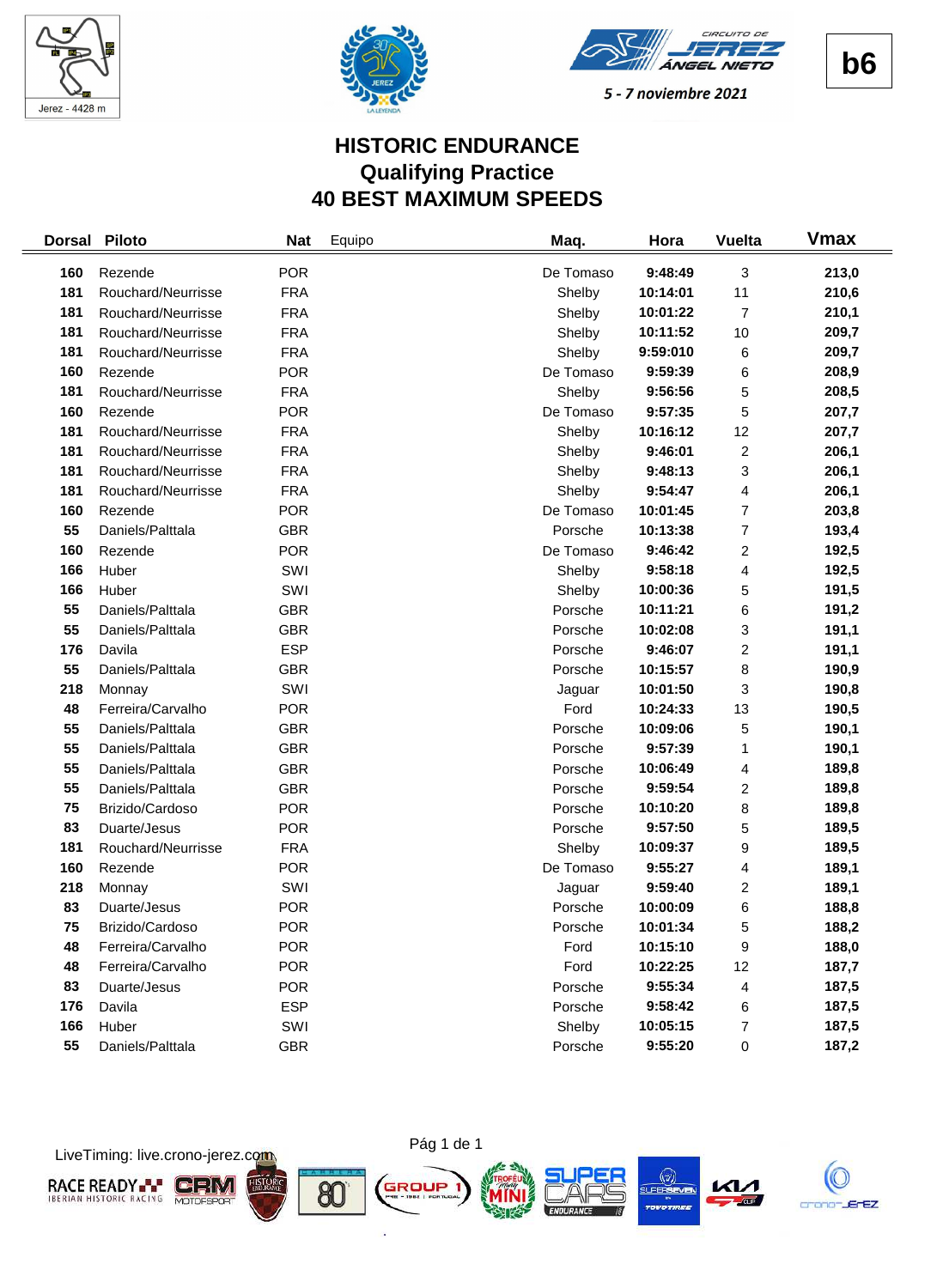





# **HISTORIC ENDURANCE Qualifying Practice TOP FIVE MAXIMUM SPEEDS**

| <b>Piloto</b>                | Nat Equipo | <b>Top Five Vmax</b> |       |       |       |       |
|------------------------------|------------|----------------------|-------|-------|-------|-------|
|                              |            |                      |       |       |       |       |
| 160 Rezende                  | <b>POR</b> | 213,0                | 208,9 | 207,7 | 203,8 | 192,5 |
| 181 Rouchard/Neurrisse       | <b>FRA</b> | 210,6                | 210,1 | 209,7 | 209,7 | 208,5 |
| 55 Daniels/Palttala          | <b>GBR</b> | 193,4                | 191,2 | 191,1 | 190,9 | 190,1 |
| 166 Huber                    | SWI        | 192,5                | 191,5 | 187,5 | 185,9 | 174,8 |
| 176 Davila                   | <b>ESP</b> | 191,1                | 187,5 | 185,2 | 184,3 | 184,0 |
| 218 Monnay                   | SWI        | 190,8                | 189,1 | 187,2 | 185,9 | 154,5 |
| 48 Ferreira/Carvalho         | <b>POR</b> | 190,5                | 188,0 | 187,7 | 186,5 | 186,2 |
| 75 Brizido/Cardoso           | <b>POR</b> | 189,8                | 188,2 | 185,5 | 184,9 | 184,0 |
| 83 Duarte/Jesus              | <b>POR</b> | 189,5                | 188,8 | 187,5 | 186,5 | 184,6 |
| 62 Noguera                   | <b>ESP</b> | 187,2                | 184,0 | 184,0 | 183,9 | 183,7 |
| 84 Lopez                     | <b>ESP</b> | 186,9                | 185,2 | 179,1 | 171,7 | 171,4 |
| 60 Rezende                   | <b>POR</b> | 186,0                | 185,7 | 185,6 | 182,9 | 178,3 |
| 36 Huber                     | SWI        | 184,3                | 183,7 | 183,4 | 182,9 | 182,7 |
| 255 Pérez/Tojeiro            | <b>ESP</b> | 184,0                | 182,7 | 182,1 |       |       |
| 66 Cubero                    | <b>ESP</b> | 183,7                | 179,1 | 176,2 | 175,3 | 174,8 |
| 79 Martin/Gans               | <b>USA</b> | 182,1                | 181,2 | 180,9 | 179,7 | 179,6 |
| 49 Soares                    | <b>POR</b> | 181,8                | 179,4 | 178,9 | 176,8 | 176,8 |
| 337 Nunes/dal Maso/Carvalho  | <b>POR</b> | 180,0                | 177,3 | 176,8 | 175,9 | 174,5 |
| <b>101 Nina</b>              | <b>POR</b> | 179,6                | 179,2 | 177,3 | 177,0 | 175,6 |
| 58 Gutiérrez/Fúster          | <b>ESP</b> | 178,5                | 173,9 | 172,9 | 172,5 | 172,2 |
| 153 de la Torre              | <b>ESP</b> | 175,4                | 173,9 | 173,5 | 173,2 | 172,2 |
| 51 Santos/Petiz              | <b>POR</b> | 174,5                | 173,4 | 172,5 | 172,2 | 171,0 |
| 14 Mira/Afoito               | <b>POR</b> | 173,4                | 172,8 | 172,5 | 171,7 | 171,4 |
| 103 Sousa                    | <b>POR</b> | 171,9                | 171,9 | 171,7 | 171,5 | 171,4 |
| 192 Prenafeta                | <b>ESP</b> | 168,9                | 168,6 | 168,2 | 166,9 | 166,7 |
| 327 dal Maso/dal Maso/Carval | <b>POR</b> | 162,6                | 160,0 | 159,3 | 158,8 | 158,6 |
| 230 Aubert/Bruzas            | <b>ESP</b> | 160,0                | 159,3 | 158,8 | 157,7 | 156,5 |
| 545 Lima/Paradela            | <b>POR</b> | 157,0                | 155,8 | 155,2 | 154,9 | 154,3 |
| 196 Moriyon/Carvalhosa       | <b>ESP</b> | 155,2                | 155,1 | 154,2 | 154,1 | 153,6 |
| 224 Fernandes/Marques        | <b>POR</b> | 153,4                |       |       |       |       |
| 216 Rueda/Rueda              | <b>ESP</b> | 153,0                | 152,9 | 151,9 | 151,7 | 151,3 |
| Velasco/Freitas<br>1         | <b>ESP</b> | 152,3                | 146,3 | 144,8 |       |       |

LiveTiming: live.crono-jerez.com













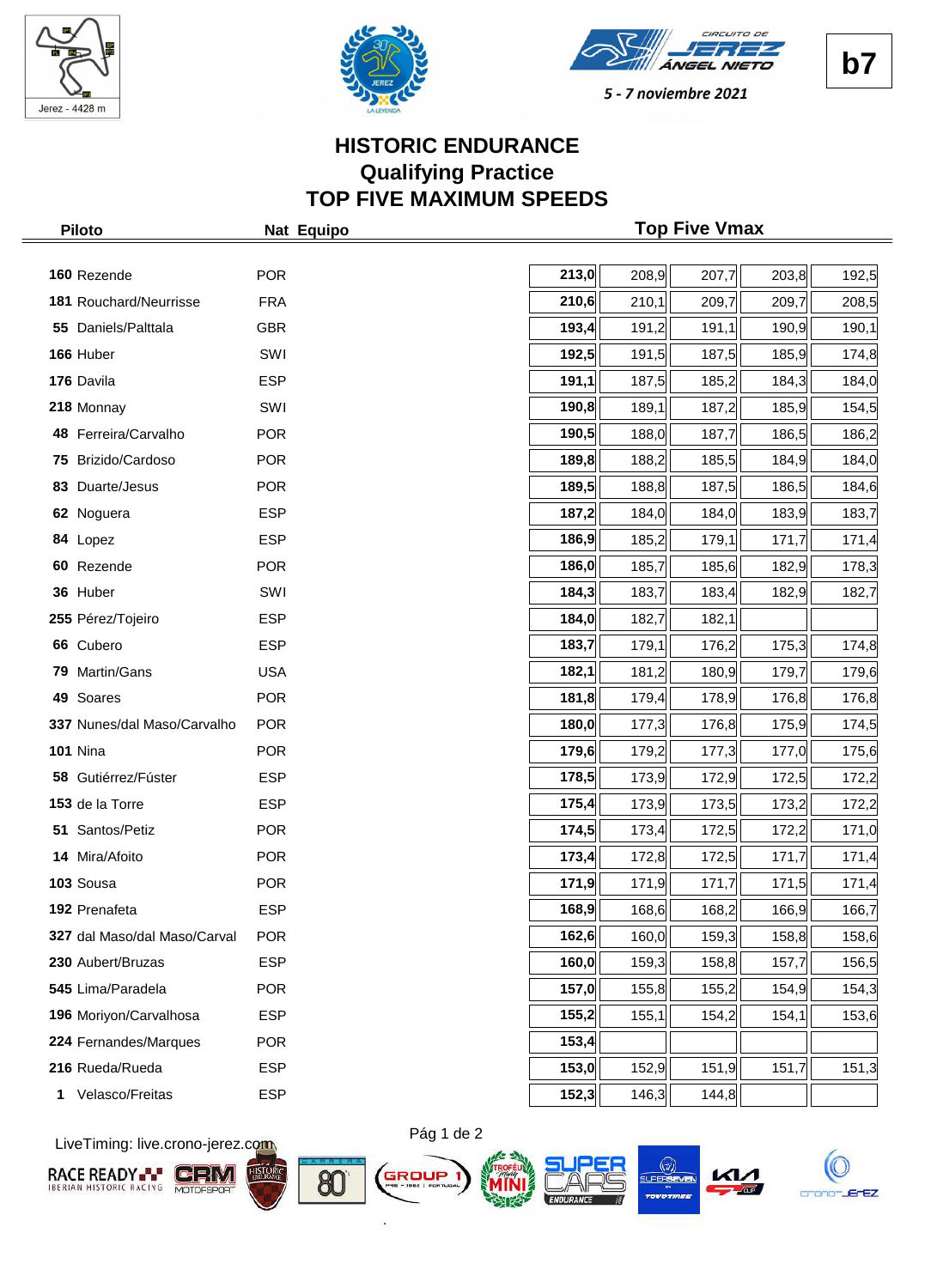





# **HISTORIC ENDURANCE Qualifying Practice TOP FIVE MAXIMUM SPEEDS**

| <b>Piloto</b>               | Nat Equipo |       |       | <b>Top Five Vmax</b> |       |       |
|-----------------------------|------------|-------|-------|----------------------|-------|-------|
| 221 Velez-Grilo/Velez-Grilo | <b>POR</b> | 150.6 | 150.4 | 150.2                | 150.2 | 150.1 |
| Beltran/Tarrero             | <b>ESP</b> | 137.4 | 136.4 | 135.8                | 135.3 | 134.6 |
| <b>34 Santos/Santos</b>     | <b>POR</b> | 136,2 | 130,1 | 128,0                | 127,4 | 126,3 |

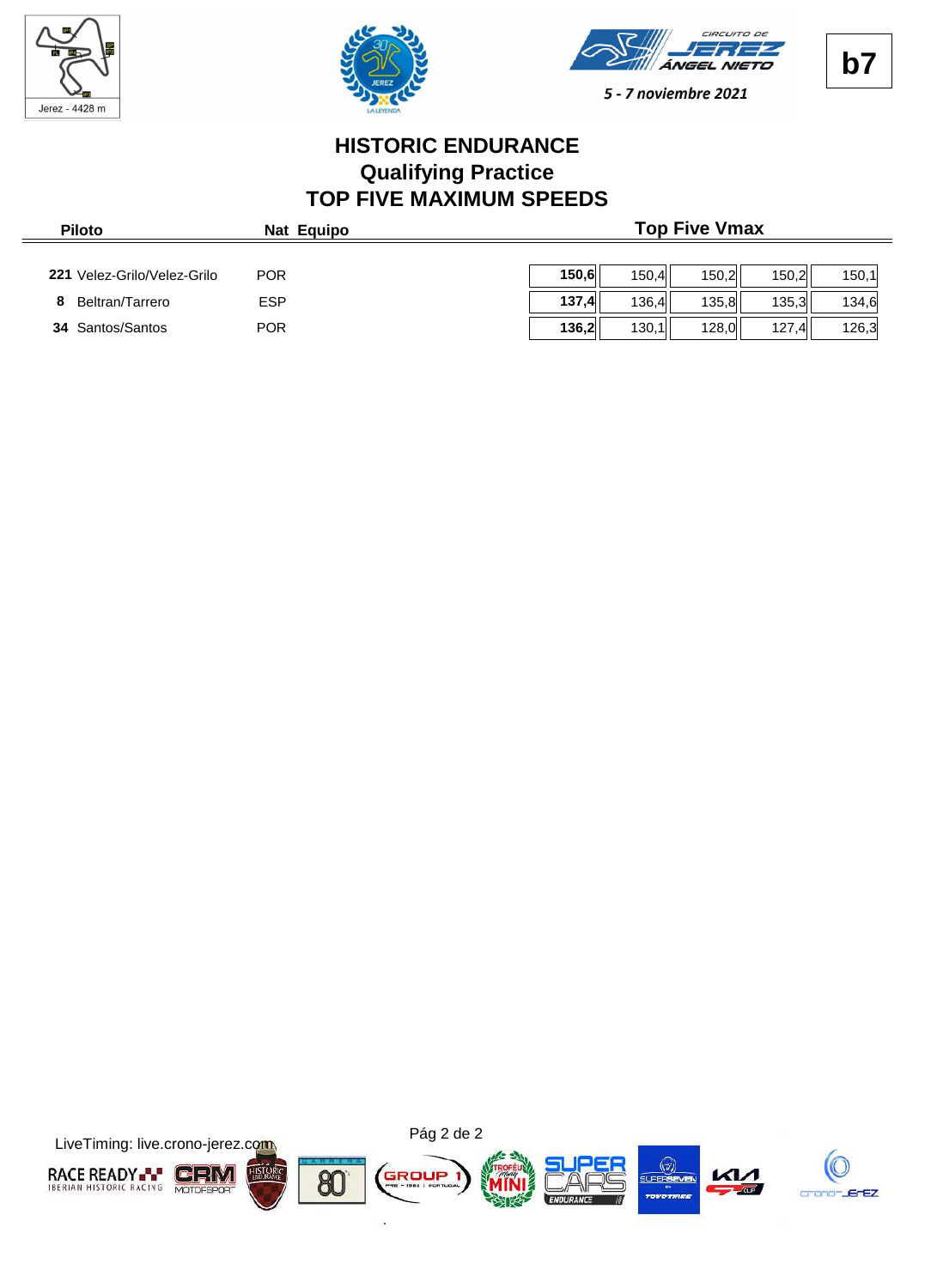





**b8**

## **HISTORIC ENDURANCE Race 1 STARTING GRID**

|     | $\overline{2}$                   |          |     |                    |          |
|-----|----------------------------------|----------|-----|--------------------|----------|
|     | Lopez                            | 2:06.914 | 160 | Rezende            | 2:04.438 |
| 84  | $\overline{4}$                   |          |     | 3                  |          |
|     | Ferreira/Carvalho                | 2:08.375 | 176 | Davila             | 2:08.045 |
| 48  |                                  |          |     | 5                  |          |
|     | 6                                |          | 60  | Rezende            | 2:08.920 |
| 181 | Rouchard/Neurrisse               | 2:08.999 |     | 7                  |          |
|     | 8                                |          | 75  | Brizido/Cardoso    | 2:09.408 |
| 218 | Monnay                           | 2:09.987 |     | $\mathbf{Q}$       |          |
|     | 10                               |          |     | Nina               | 2:11.106 |
| 255 | Pérez/Tojeiro                    | 2:13.190 | 101 |                    |          |
|     | 12                               |          |     | 11                 |          |
| 55  | Daniels/Palttala                 | 2:13.579 | 79  | Martin/Gans        | 2:13.381 |
|     | 14                               |          |     | 13                 |          |
| 14  | Mira/Afoito                      | 2:13.876 | 58  | Gutiérrez/Fúster   | 2:13.645 |
|     | 16                               |          |     | 15                 |          |
|     | Noguera                          | 2:15.313 | 36  | Huber              | 2:14.980 |
| 62  | 18                               |          |     | 17                 |          |
|     |                                  | 2:16.179 | 51  | Santos/Petiz       | 2:15.988 |
| 337 | Nunes/dal Maso/Carvalhosa        |          |     | 19                 |          |
|     | 20                               |          | 166 | Huber              | 2:16.183 |
| 49  | Soares                           | 2:16.925 |     | 21                 |          |
|     | 22                               |          | 83  | Duarte/Jesus       | 2:17.468 |
| 153 | de la Torre                      | 2:18.594 |     |                    |          |
|     | 24                               |          |     | 23<br>Sousa        | 2:19.956 |
| 192 | Prenafeta                        | 2:20.414 | 103 |                    |          |
|     | 26                               |          |     | 25                 |          |
|     | 327 dal Maso/dal Maso/Carvalhosa | 2:23.397 | 66  | Cubero             | 2:20.523 |
|     | 28                               |          |     | 27                 |          |
|     | Rueda/Rueda                      | 2:25.676 | 545 | Lima/Paradela      | 2:25.537 |
| 216 | 30                               |          |     | 29                 |          |
|     | Velez-Grilo/Velez-Grilo          | 2:30.928 | 196 | Moriyon/Carvalhosa | 2:30.915 |

LiveTiming: live.crono-jerez.com





ä



LFERS

crono-JErEZ